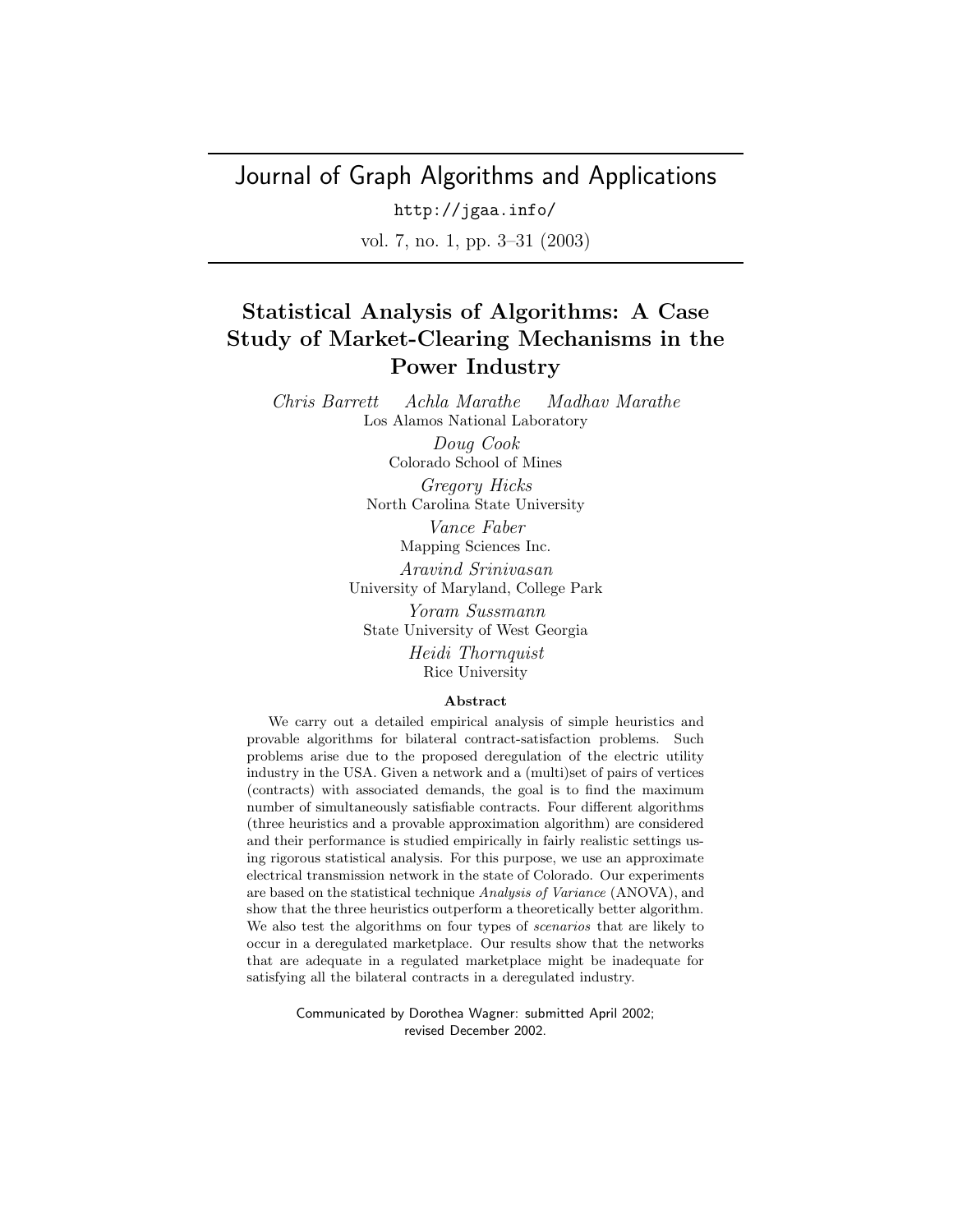## **1 Introduction**

The U.S. electric utility industry is undergoing major structural changes in an effort to make it more competitive [21, 17, 19, 11]. One major consequence of the deregulation will be to decouple the controllers of the network from the power producers, making it difficult to regulate the levels of power on the network; consumers as well as producers will eventually be able to negotiate prices to buy and sell electricity [18]. In practice, deregulation is complicated by the facts that all power companies will have to share the same power network in the short term, with the network's capacity being just about sufficient to meet the current demand. To overcome these problems, most U.S. states have set up an ISO (independent system operator): a non-profit governing body to arbitrate the use of the network. The basic questions facing ISOs are how to decide which contracts to deny (due to capacity constraints), and who is to bear the costs accrued when contracts are denied. Several criteria/policies have been proposed and/or are being legislated by the states as possible guidelines for the ISO to select a maximum-sized subset of contracts that can be cleared simultaneously [18]. These include: (a) Minimum Flow Denied: The ISO selects the subset of contracts that denies the *least* amount of proposed power flow. This proposal favors clearing bigger contracts first. (b) First-in First-out: The contract that comes first gets cleared first; this is the least discriminating to the contractors. (c) Maximum Consumers Served: This clears the smallest contracts first and favors the small buyers whose interests normally tend to go unheard.

There are three key issues in deciding policies that entail specific mechanisms for selecting a subset of contracts: *fairness* of a given policy to producers and consumers; the *computational complexity* of implementing a policy, and how *sound* a given policy is from an economic standpoint. (For instance, does the policy promote the optimal clearing price/network utilization etc.) Here we focus on evaluating the efficacy of a given policy with regard to its computational resource requirement and network resource utilization. It is intuitively clear that the underlying network, its capacity and topology, and the spatial locations of the bilateral contracts on the network, will play an important role in determining the efficacy of these policies. We do not discuss here the fairness and economics aspects of these policies: these are subjects of a companion paper. The work reported here is done as part of a simulation based analytical tool for deregulated electrical power industry being developed at the Los Alamos National Laboratory.

We experimentally analyze several algorithms for simultaneously clearing a maximal number of bilateral contracts. The qualitative insights obtained in this paper can be useful to policy makers who carry the ultimate responsibility of deploying the best clearing mechanism in the real world. The algorithms were chosen according to provable performance, ability to serve as a proxy for some of the above-stated policies, and computational requirement. The algorithms are as follows; see  $\S 3$  for their specification. The ILP-RANDOMIZED ROUNDING (RR) algorithm has a provable performance guarantee under certain conditions. The computational resource requirement is quite high, but the approach also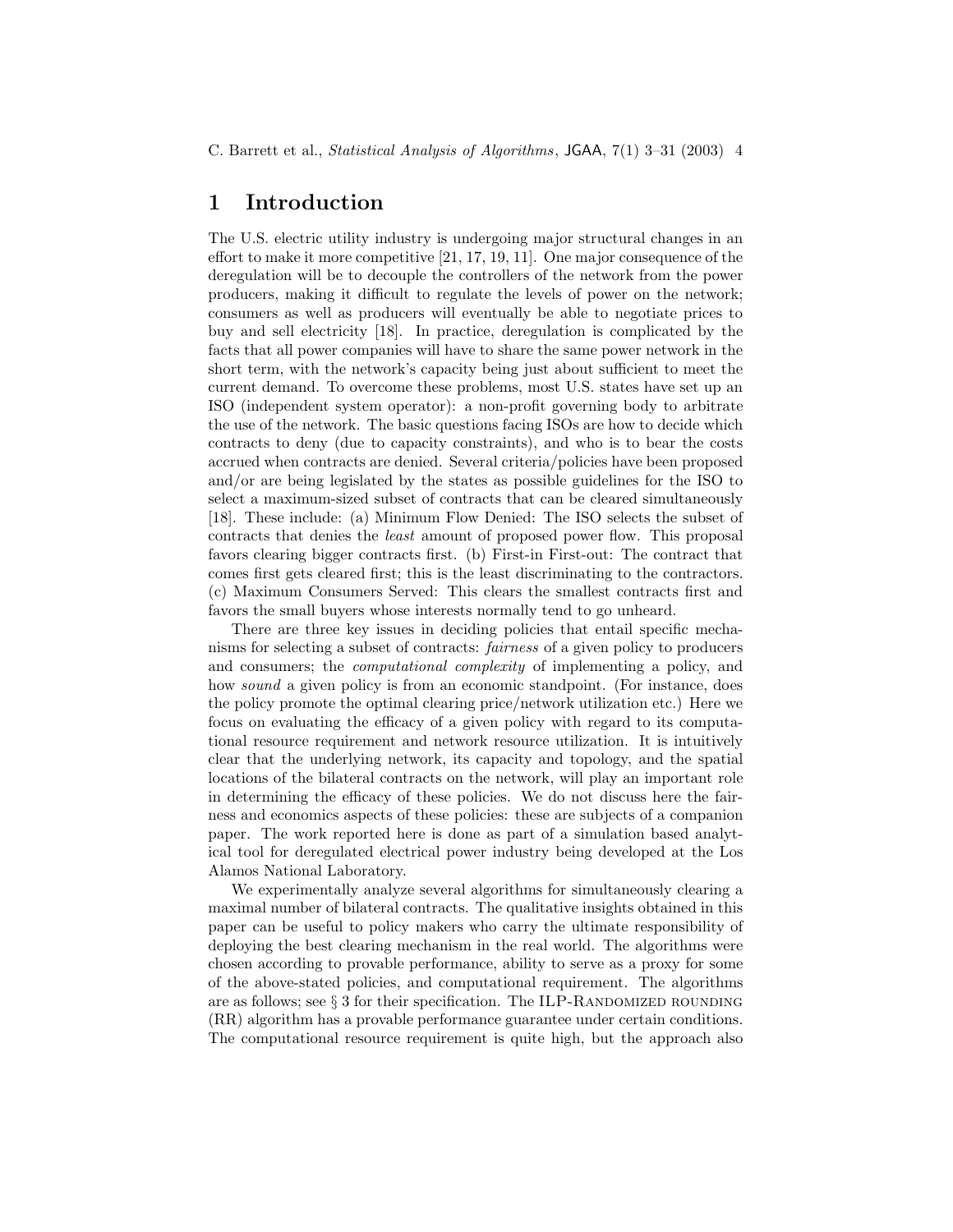provides us with an upper bound on any optimal solution and proves useful in comparing the performance of the algorithms. The LARGEST-FIRST HEURISTIC (LF) is a proxy for the *Minimum Flow Denied* policy. The Smallest-First Heuristic (SF) serves as a proxy for the *Maximum Contracts Served* policy. The RANDOM-ORDER HEURISTIC (RO) clears the contracts in the random order. This algorithm was chosen as a proxy for the *First-in First-out* policy. Such a policy is probably the most natural clearing mechanism and is currently in place at many exchanges.

To compare the algorithms in a quantitative and (semi-)rigorous way, we employ statistical tools and experimental designs. Many of the basic tools are standard in statistics and their use is common in other fields. But to the best of our knowledge, the use of formal statistical methods in experimental algorithmics for analyzing/comparing the performance of algorithms has not been investigated. *Analysis of Variance* (ANOVA) is one such technique that can help identify which algorithms and scenarios are superior in performance. We believe that such statistical methods should be investigated further by the experimental algorithmics community for deriving more (semi)-quantitative conclusions when theoretical proofs are hard or not very insightful. For instance, consider a given approximation algorithm that has a worst-case performance guarantee of  $\rho$ . First, the algorithm may perform much better on realistic instances that are of interest. Quantifying the special structure of such instances is often hard; this often makes it difficult to develop further theoretical improvements on the performance of the algorithm. Second, many heuristics that have poor worst-case performance perform very well on such instances. Statistical methods such as ANOVA can facilitate the comparison of such heuristics and provable algorithms in settings that are of interest to the users of such algorithms.

We used a coarse representation of the Colorado electrical power network (see  $\S$  4) to qualitatively compare the four algorithms discussed above in fairly realistic settings. The realistic networks differ from random networks and structured networks in the following ways: (i) Realistic networks typically have a very low average degree. In fact, in our case the average degree of the network is no more than 3. (ii) Realistic networks are not very uniform. One typically sees one or two large clusters (downtown and neighboring areas) and small clusters spread out throughout. (iii) For most empirical studies with random networks, the edge weights are chosen independently and uniformly at random from a given interval. However, realistic networks typically have very specific kinds of capacities since they are constructed with particular design goal.

From our preliminary analysis, it appears that although the simple heuristic algorithms do not have worst-case performance guarantees, they outperform the theoretically better randomized rounding algorithm. We tested the algorithms on four carefully chosen scenarios. Each scenario was designed to test the algorithms and the resulting solutions in a deregulated setting. The empirical results show that networks that are capable of satisfying all demand in a regulated marketplace can often be inadequate for satisfying all (or even a acceptable fraction) of the bilateral contracts in a deregulated market. Our results also confirm intuitive observations: e.g., the number of contracts satisfied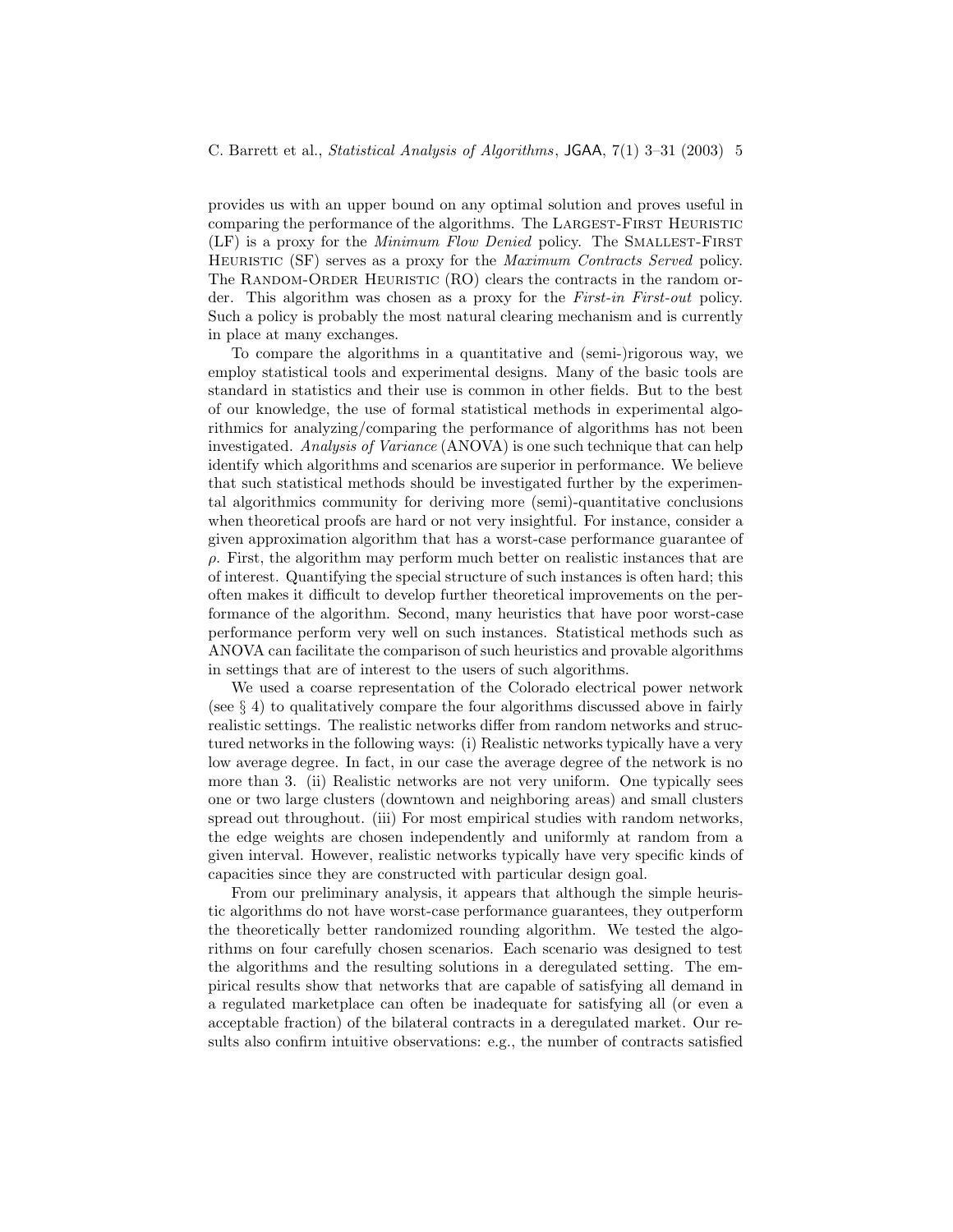crucially depends on the scenario and the algorithm.

As far as we are aware, this is the first study to investigate the efficacy of various policies for contract satisfaction in a deregulated power industry. Since it was done in fairly realistic settings, the qualitative results obtained here have implications for policy makers. Our results can also be applied in other settings, such as bandwidth-trading on the Internet. See, e.g., [2]. Also, to our knowledge, previous researchers have not considered the effect of the underlying network on the problems; this is an important parameter especially in a free-market scenario.

The rest of this paper is organized as follows. The problem definitions and algorithms considered are described in Sections 2 and 3 respectively. Our experimental setup is discussed in Section 4. Section 5 presents our experimental results and analyzes them and Section 6 concludes the paper. In the appendix, we discuss interesting optimization issues that arise from deregulation, and also show problem instances on which our algorithms do not perform well.

## **2 Problem Definitions**

We briefly define the optimization problems studied here. We are given an undirected network (the power network)  $G = (V, E)$  with capacities  $c_e$  for each edge e and a set of source-sink node pairs  $(s_i, t_i)$ ,  $1 \leq i \leq k$ . Each pair  $(s_i, t_i)$ has: (i) an integral *demand* reflecting the amount of power that  $s_i$  agrees to supply to  $t_i$  and (ii) a negotiated *cost* of sending unit commodity from  $s_i$  to  $t_i$ . As is traditional in the power literature, we will refer to the source-sink pairs along with the associated demands as *a set of contracts*. In general, a source or sink may have multiple associated contracts. We find the following notation convenient to describe the problems. Denote the set of nodes by N. The contracts are defined by a relation  $R \subseteq (N \times N \times \mathbb{R} \times \mathbb{R})$  so that tuple  $(v, w, \alpha, \beta) \in R$  denotes a contract between source v and sink w for  $\alpha$  units of commodity at a cost of  $\beta$  per unit of the commodity. For  $A = (v, w, \alpha, \beta) \in R$ we denote  $source(A) = v$ ,  $sink(A) = w$ ,  $flow(A) = \alpha$  and  $cost(A) = \beta$ . Corresponding to the power network, we construct a digraph  $H = (V \cup S \cup T \cup$  $\{s,t\}, E'$  with source s, sink node t, capacities  $u : E' \to \mathbb{R}$  and costs  $c' : E' \to \mathbb{R}$ as follows. For all  $A \in R$ , define new vertices  $v_A$  and  $w_A$ . Let  $S = \{v_A \mid A \in R\}$ and  $T = \{w_A \mid A \in R\}$ . Each edge  $\{x, y\}$  from G is present in H as the two arcs  $(x, y)$  and  $(y, x)$  that have the same capacity as  $\{x, y\}$  has in G, and with cost 0. In addition, for all  $A = (v, w, \alpha, \beta) \in R$ , we introduce: (i) arcs  $(v_A, v)$ and  $(w, w<sub>A</sub>)$  with infinite capacity and zero cost; (ii) arc  $(s, v<sub>A</sub>)$  with capacity  $flow(A) = \alpha$  and cost 0; and (iii) arc  $(w<sub>A</sub>, t)$  with capacity  $flow(A) = \alpha$  and cost equaling  $cost(A)$ . By this construction, we can assume without loss of generality that each node can participate in exactly one contract. A *flow* is simply an assignment of values to the edges in a graph, where the value of an edge is the amount of flow traveling on that edge. The value of the flow is defined as the amount of flow coming out of s (or equivalently the amount of flow coming in to t). A generic *feasible flow*  $f = (f_{x,y} \geq 0 : (x,y) \in E')$  in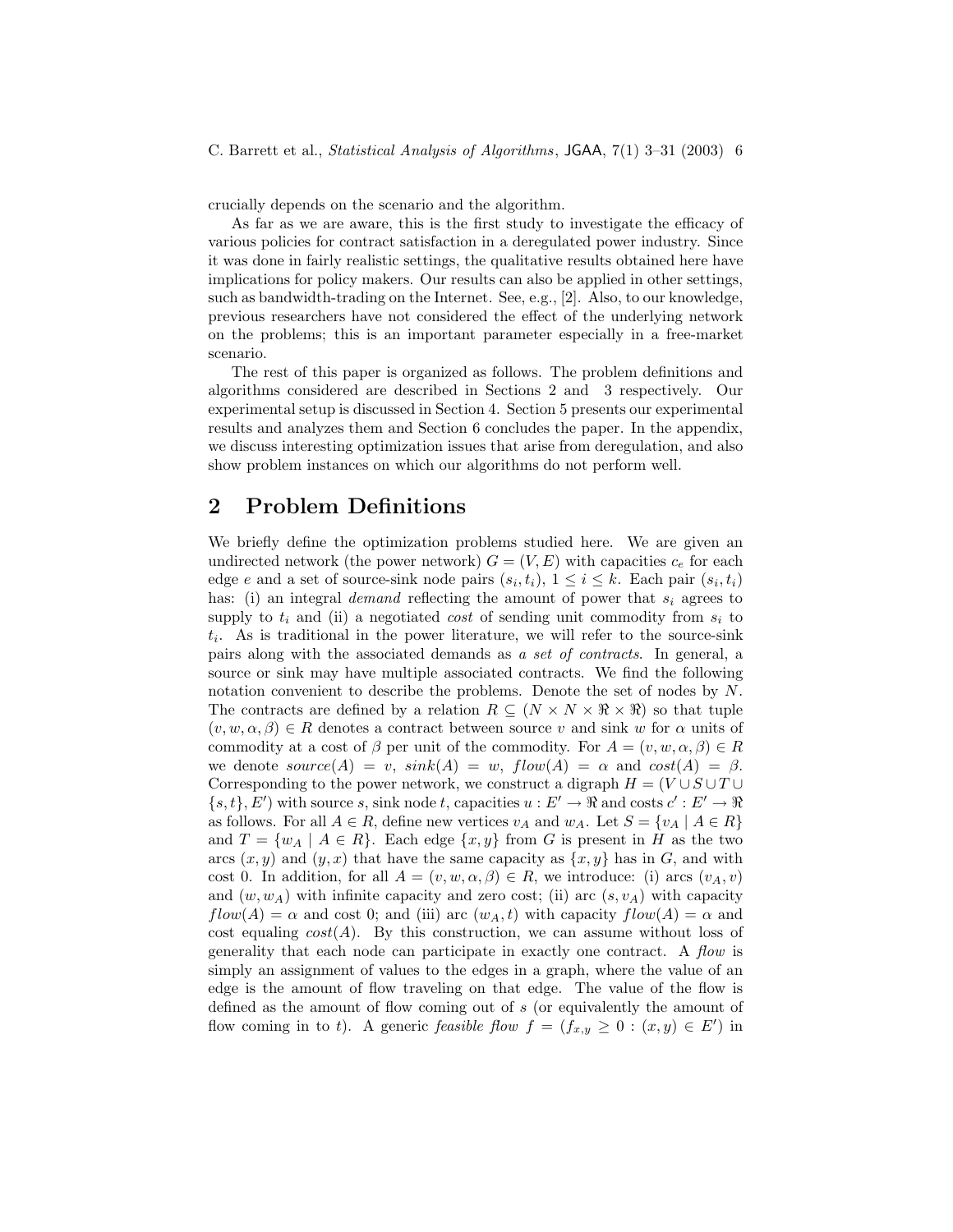#### C. Barrett et al., *Statistical Analysis of Algorithms*, JGAA, 7(1) 3–31 (2003) 7

H is any non-negative flow that: (a) respects the arc capacities, (b) has s as the only source of flow and t as the only sink. Note that for a given  $A \in R$ , in general it is not necessary that  $f_{s,v_A} = f_{w_A,t}$ . For a given contract  $A \in R$ , A is said to be *satisfied* if the feasible flow f in H has the additional property that for  $A = (v, w, \alpha, \beta)$ ,  $f_{s,v_A} = f_{w_A,t} = \alpha$ ; i.e., the contractual obligation of  $\alpha$  units of commodity is shipped out of v and the same amount is received at w. Given a power network  $G(V, E)$ , a contract set R is *feasible* (or *satisfied*) if there exists a feasible flow  $f$  in the digraph  $H$  that satisfies every contract  $A \in R$ . Let  $B = supply(s) = demand(t) = \sum_{A \in R} flow(A)$ .

In practice, it is typically the case that  $R$  does not form a feasible set. As a result we have two possible alternative methods of relaxing the constraints: (i) relax the notion of feasibility of a contract and (ii) try and find a subset of contracts that are feasible. Combining these two alternatives we define the following types of "relaxed feasible" subsets of R. We will concern ourselves with only one variant here. A contract set  $R' \subseteq R$  is a  $0/1$ -contract satisfaction feasible set if,  $\forall A = (v, w, \alpha, \beta) \in R',$   $f_{s,v_A} = f_{w_A,t} = \alpha$ .

**Definition 2.1** *Given a graph*  $G(V, E)$  *and a contract set* R, the  $(0/1$ -VERSION, Max-Feasible Flow *) problem is to find a feasible flow* f *in* H *such that*  $\sum_{A \in R'} f(A)$  *is maximized where* R' forms a 0/1-contract satisfaction feasible *set of contracts. In the related* (0/1-VERSION, MAX-#CONTRACTS) problem, *we aim to find a feasible flow* f *in* H *such that* |R | *is maximized, where* R *forms a 0/1-contract satisfaction feasible set of contracts.*

Though such electric flow problems have some similarities with those from other practical situations, there are many basic differences such as reliability, indistinguishability between the power produced by different generators, short life-time due to inadequate storage, line effects etc. [22]. The variants of flow problems related to power transmission studied here are intuitively harder than traditional multi-commodity flow problems, since we *cannot distinguish between* the flow "commodities" (power produced by different generators). As a result, current solution techniques used to solve single/multi-commodity flow problems are not directly applicable to the problems considered here.

# **3 Description and Discussion of Algorithms**

We work on the  $(0/1$ -VERSION, MAX- $\#$ CONTRACTS) problem here. Let n and  $m$  respectively denote the number of vertices and edges in the network  $G$ . In [5], it was shown that  $(0/1$ -VERSION, MAX- $\#$ CONTRACTS) is *NP*-hard; also, unless *NP* ⊆ *ZPP*, it cannot be approximated to within a factor of  $m^{1/2-\epsilon}$  for any fixed  $\epsilon > 0$ , in polynomial time. Thus, we need to consider good heuristics/approximation algorithms. First, there are three simple heuristics. The SMALLEST-FIRST HEURISTIC considers the contracts in non-decreasing order of their demands. When a contract is considered, we accept it if it can be feasibly added to the current set of chosen contracts, and reject it otherwise. The Largest-First Heuristic is the same, except that the contracts are ordered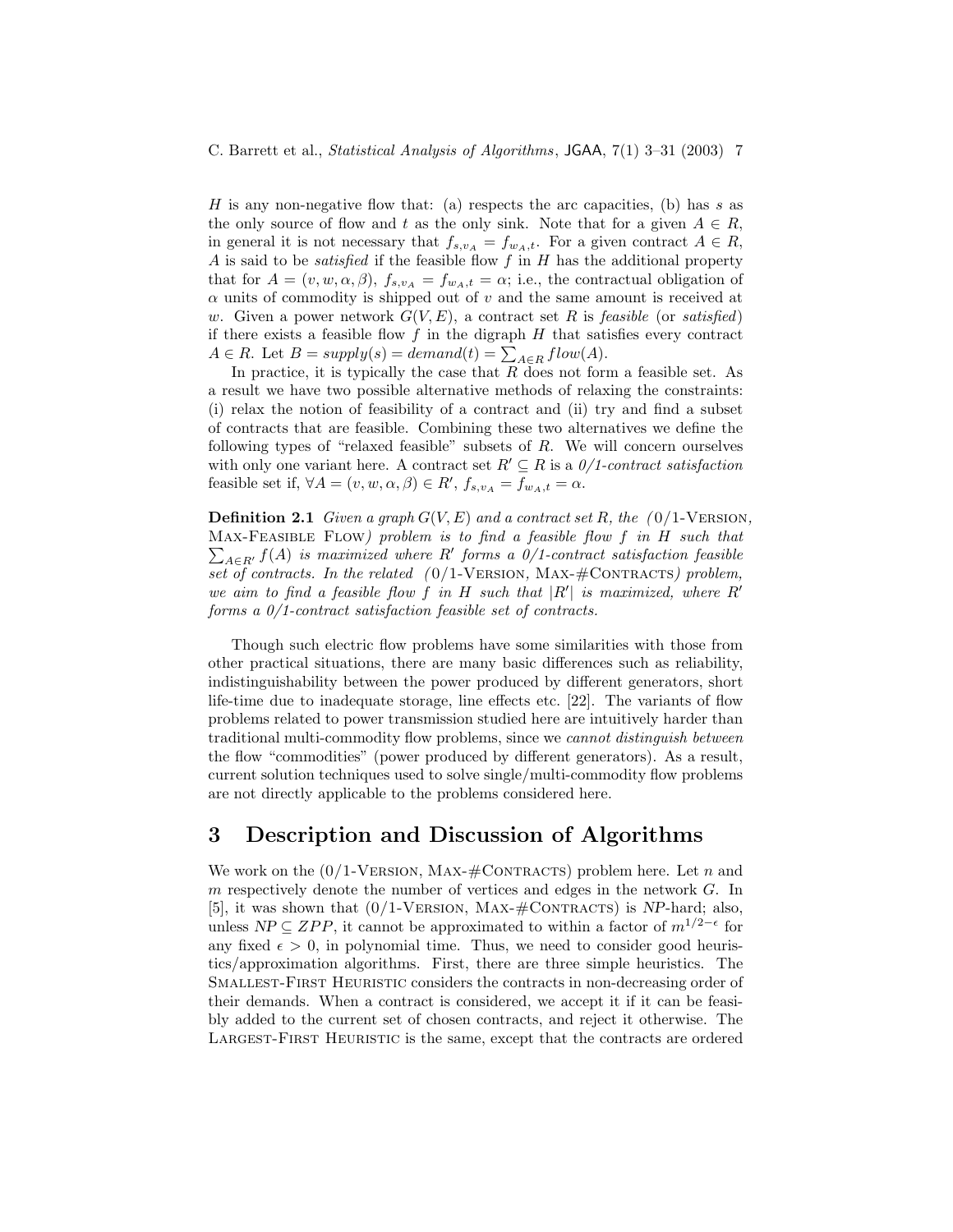in non-increasing order of demands. In the RANDOM-ORDER HEURISTIC, the contracts are considered in a random order.

We next briefly discuss an approximation algorithm of [5]. This has proven performance only when all source vertices  $s_i$  are the same; however, this algorithm extends naturally to the multi-source case which we work on. An integer linear programming (ILP) formulation for the problem is considered in [5]. We have indicator variables  $x_i$  for the contract between  $s_i$  and  $t_i$ , and variables  $z_{i,e}$ for each  $(s_i, t_i)$  pair and each edge e. The intended meaning of  $x_i$  is that the total flow for  $(s_i, t_i)$  is  $d_i x_i$ ; the meaning of  $z_{i,e}$  is that the flow due to the contract between  $(s_i, t_i)$  on edge e is  $z_{i,e}$ . We write the obvious flow and capacity constraints. Crucially, we also add the valid constraint  $z_{i,e} \leq c_e x_i$  for all i and e. In the integral version of the problem, we will have  $x_i \in \{0, 1\}$ , and the  $z_{i,e}$ as non-negative reals. We relax the condition " $x_i \in \{0,1\}$ " to " $x_i \in [0,1]$ " and solve the resultant LP; let  $y^*$  be the LP's optimal objective function value. We perform the following rounding steps using a carefully chosen parameter  $\lambda > 1$ . (a) Independently for each i, set a random variable  $Y_i$  to 1 with probability  $x_i/\lambda$ , and  $Y_i := 0$  with probability  $1 - x_i/\lambda$ . (b) If  $Y_i = 1$ , we will choose to satisfy  $(1 - \epsilon)$  of  $(s_i, t_i)$ 's contract: for all  $e \in E$ , set  $z_{i,e} := z_{i,e}(1 - \epsilon)/x_i$ . (c) If  $Y_i = 0$ , we choose to have no flow for  $(s_i, t_i)$ : i.e., we will reset all the  $z_{i,e}$  to 0. A deterministic version of this result based on *pessimistic estimators*, is also provided in [5]; see [5] for further details.

**Theorem 3.1** *([5]) Given a network* G *and a contract set* R*, we can find an approximation algorithm for (* 0/1-Version*,* Max-#Contracts*) when all source vertices are the same. Let* OPT *be the optimum value of the problem,* and *m* be the number of edges in G. Then, for any given  $\epsilon > 0$ , we can *in polynomial time find a subset of contracts*  $R'$  *with total weight*  $\Omega(OPT \cdot$  $\min\{(\mathcal{OPT}/m)^{(1-\epsilon)/\epsilon},1\}$  *such that for all*  $i \in R'$ *, the flow is at least*  $(1-\epsilon)d_i$ *.* 

## **4 Experimental Setup and Methodology**

To test our algorithms experimentally, we used a network corresponding to a subset of a real power network along with contracts that we generated using different scenarios. The network we used is based on the power grid in Colorado and was derived from data obtained from PSCo's (Public Service Company of Colorado) Draft Integrated Resources Plan listing of power stations and major sub stations. The network is shown in Figure 1. We restricted our attention to major trunks only.

**Sources:** The location and capacities of the sources was roughly based upon data obtained from PSCo's Draft Integrated Resources Plan listing of power stations and major sub stations.

**Sinks:** The location and capacity of the sinks were roughly based upon the demographics of the state of Colorado. In order to determine the location and capacity of the sinks we used the number of households per county obtained from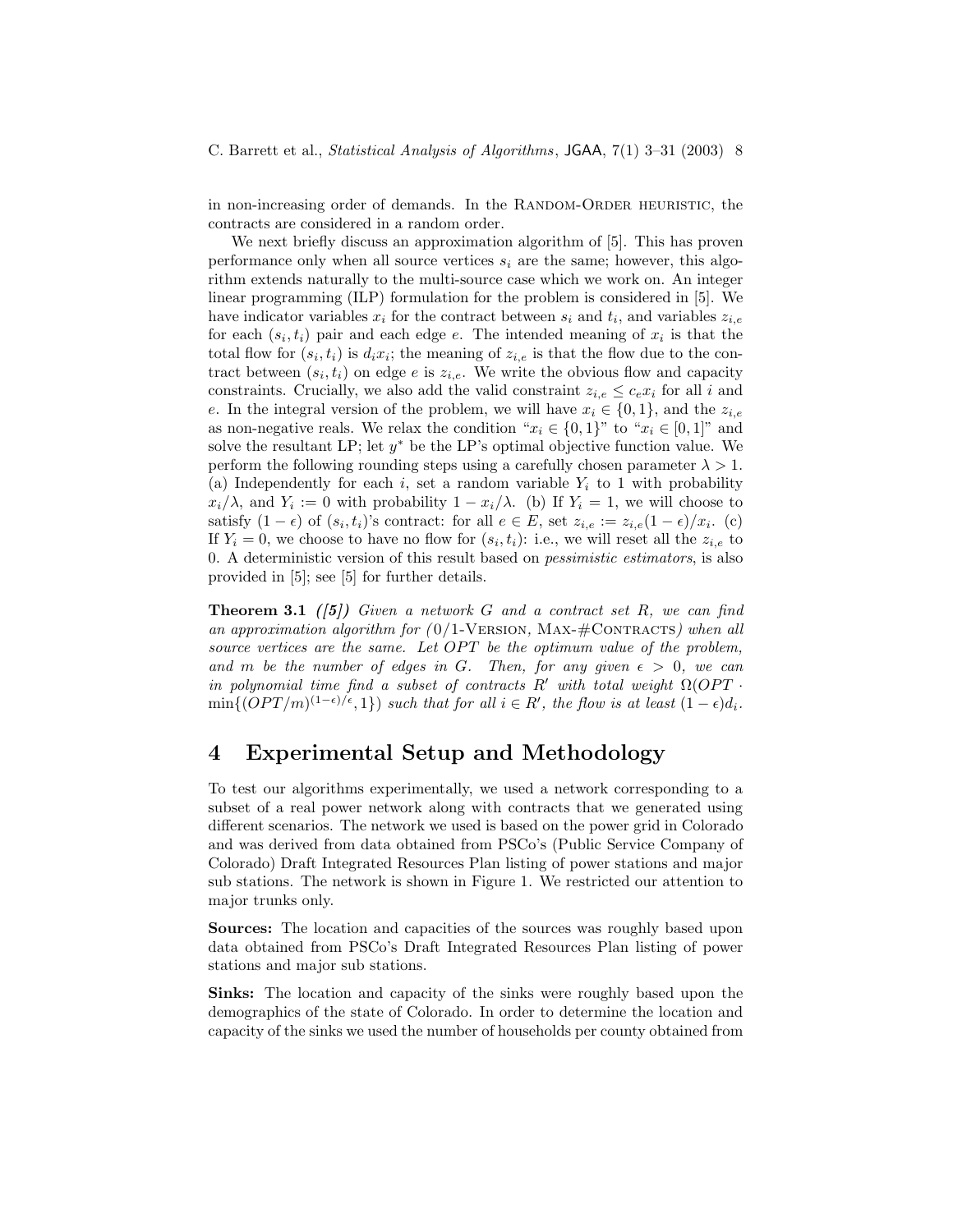

Figure 1: This shows the network with node numbered as they are referenced in all scenarios and edge capacities labeled at values used for **Scenarios 1 &** . The placement of the nodes and edges are what is probably the final form. The least number of edges cross and the nodes in the upper right are spread out a little bit maintaining the general feel of the distribution while allowing easier reading.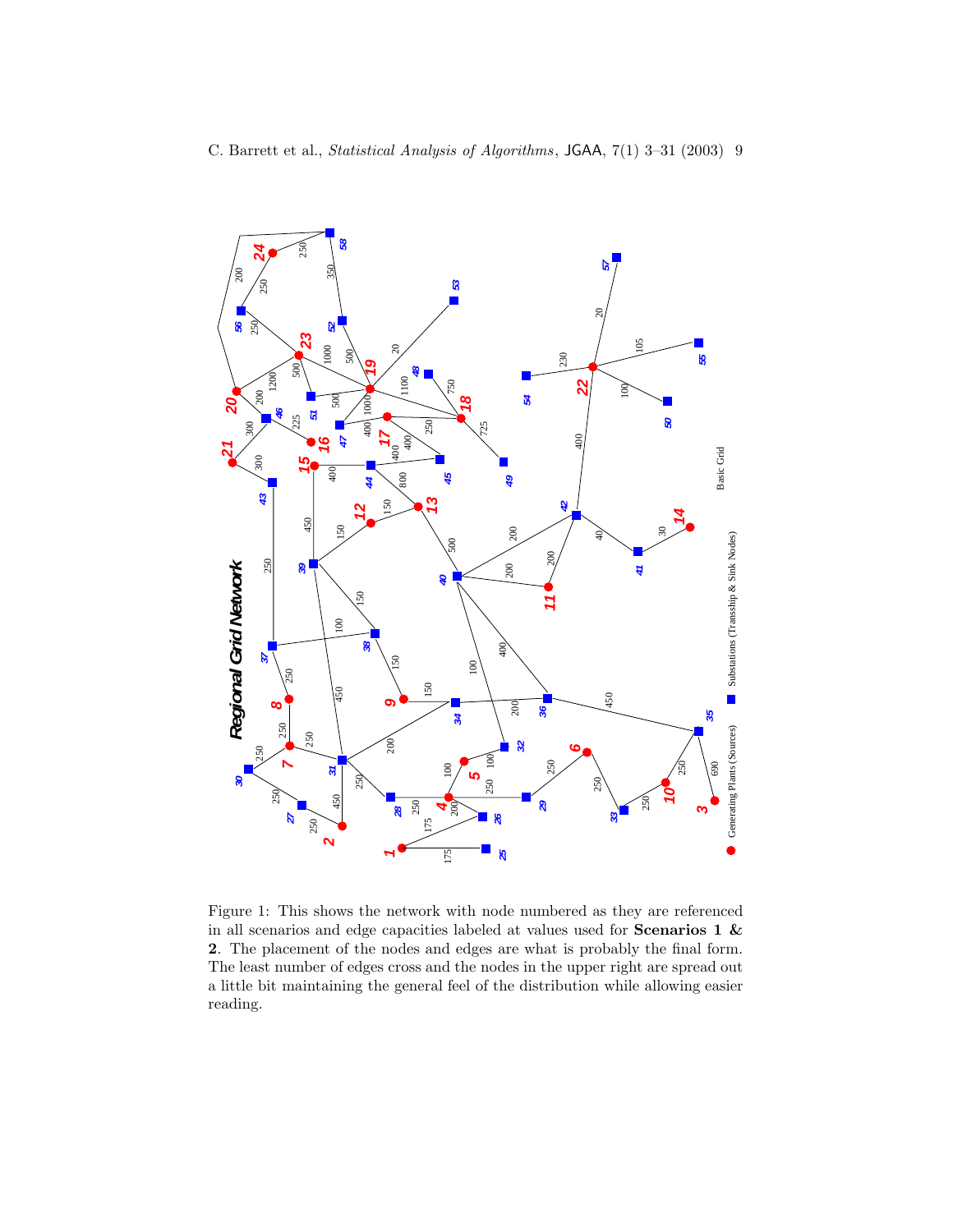the US Census bureau. By assigning counties (load) to specific sub stations (sink nodes) the data for the sinks were derived.

The following three websites can be accessed to obtain the necessary information:

- http://www.census.gov/population/estimates/county/co-99-1/ 99C1 08.txt gives the population per county as of 1995.
- http://www.census.gov/datamap/www/08.html contains a map of Colorado counties.
- Finally, http://ccpg.basinelectric.com/ is the PSCo Colorado Website.

**Edges:** The edge capacities were derived from test data obtained by running the network through a max-flow program with the source and sink capacities at maximum and no capacity limits placed upon the connecting edges. The total sink capacity equaled the total source capacity. The sink capacity was distributed to the various sink nodes in correspondence with population percentages assigned to each sink node. The edge capacities were then roughly assigned and the model was rerun through the max-flow program until all edge limits were defined. The criteria used for defining all of edge limits was that the network must be feasible under the condition of maximum source/sink capacity. Once the feasibility criteria was satisfied, some edge limits were set at capacity, while others were set higher than capacity in order to provide flexibility in contract development for the later problems.

**Software and Data Format.** DIMACS (http://dimacs.rutgers.edu) has developed a standard format for storing network data for input into existing network solvers. For the network being examined the need exists to include two directed arcs for each edge since the network is undirected. Addition of a master source and a master sink node with edges to the individual source and sink nodes was needed in order to conform to the format requirement of a single source and a single sink node. The edge capacities of the edges from the master source and sink nodes were set to be the capacities of the respective individual source or sink node.

## **4.1 Creation and Description of Test Cases**

All the test cases were generated from the basic model. The general approach we used was to fix the edge capacities and generate source-sink contract combinations, using the capacities and aggregate demands in the basic model as upper bounds. To ensure that the test cases we generated corresponded to (1) difficult problems, i.e. infeasible sets of contracts, and (2) problems that might reasonably arise in reality, we developed several scenarios that included an element of randomness (described in § 4.2).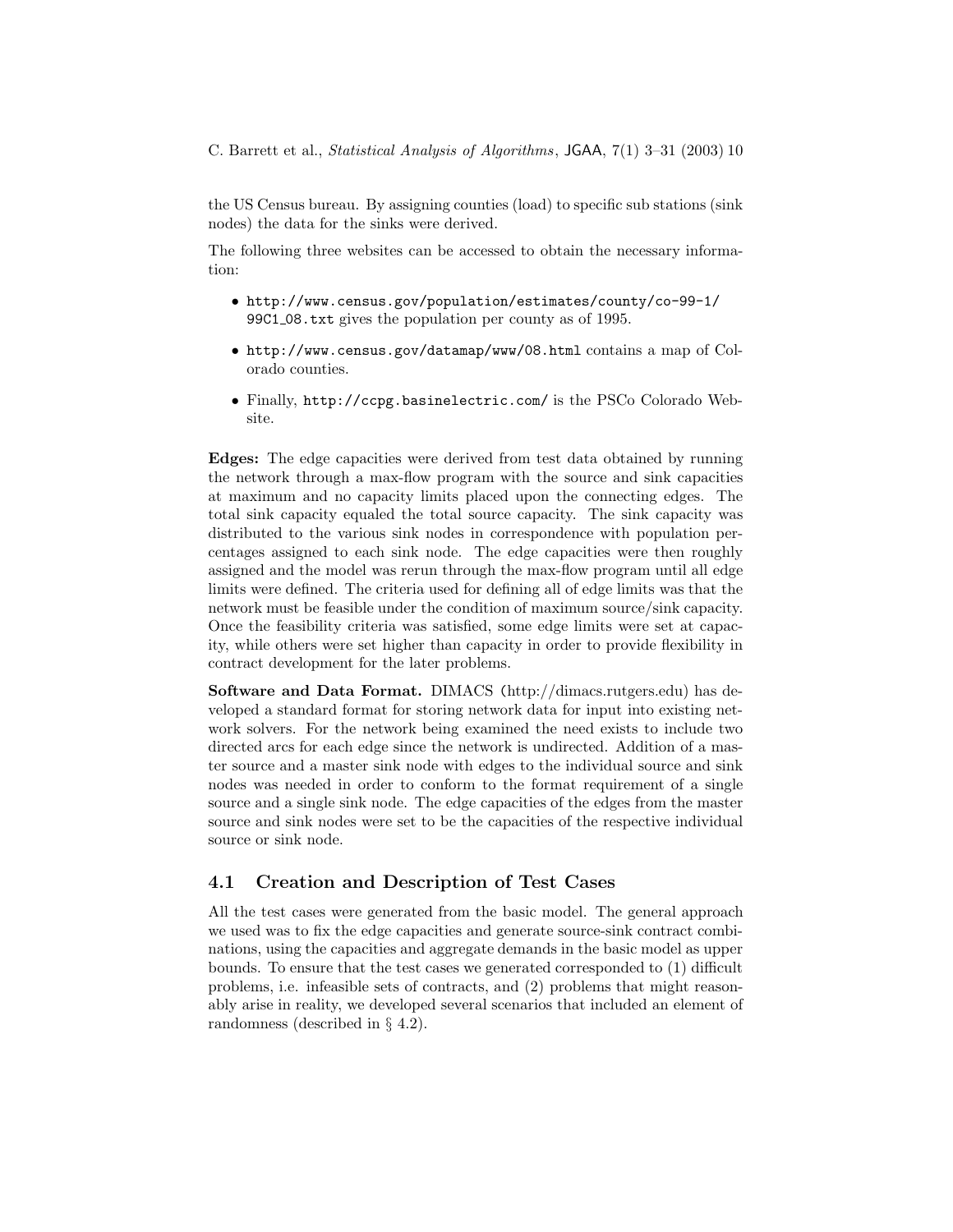## **4.2 Description of Scenarios**

The current implementation is still based upon a network which should be feasible only if the total source capacity is greater than the total sink capacity and the only requirement is that the total sink capacity be satisfied regardless of which source provides the power. **Scenarios 1, 2, 3** and **4** are based around the network with total generating capacity **6249 MW**, and reduced sink capacities near **4400MW** combined. See Figures 2–4.

- 1. **Scenario 1:** This scenario is based upon the network with a total sink capacity (i.e. customer demand) of 4400MW. The source capacity (supplier's maximum production capacity) was reduced by a constant proportion from the total generating capacity based upon population density of Colorado counties. The source capacity of the network was reduced until the running the MAXFLOW code indicated that the maximum flow in the network to be slightly less than the demand. This reduction in the sources total production capacity increased the chances of refusing customers (contracts).
- 2. **Scenario 2:** For this scenario, we took the basic network and increased the sink capacity while the source capacity remained fixed.
- 3. **Scenario 3:** For generating instances for this scenario, the edge capacities were adjusted, reduced in most cases, to limit the network to a maximum flow of slightly more than 4400MW given its source and sink distribution. Here, if the load is allowed to be fulfilled from any source (as is normally done with centralized control), the network and the edge capacities are enough to handle a total of 4400MW. However, if we insist that a particular source needs to serve a particular sink (as is done in bilateral contract satisfaction), then the capacities may not be enough to handle the same load of 4400MW.
- 4. **Scenario 4:** For this scenario, we took the network of Scenario 3 and biased the selection of source nodes towards the lower valued source units.

## **4.3 Methodology**

We worked with the four scenarios and ran all four algorithms for each. For the three greedy heuristics the implementations are fairly straightforward, and we used public-domain network flow codes. Implementing the randomized rounding procedure requires extra care. The pessimistic estimator approach of [5] works with very low probabilities, and requires significant, repeated re-scaling in practice. Thus we focus on the randomized version of the algorithm of [5]; five representative values of  $\epsilon$  varying from .1 to .5 were chosen. We believe that satisfying a contract partially so that a contract is assigned less than .5 of the required demand is not very realistic. For each scenario, and for each of the 5 values of  $\epsilon$ , the programs implementing the algorithms under inspection produced 30 files from which the following information could be extracted: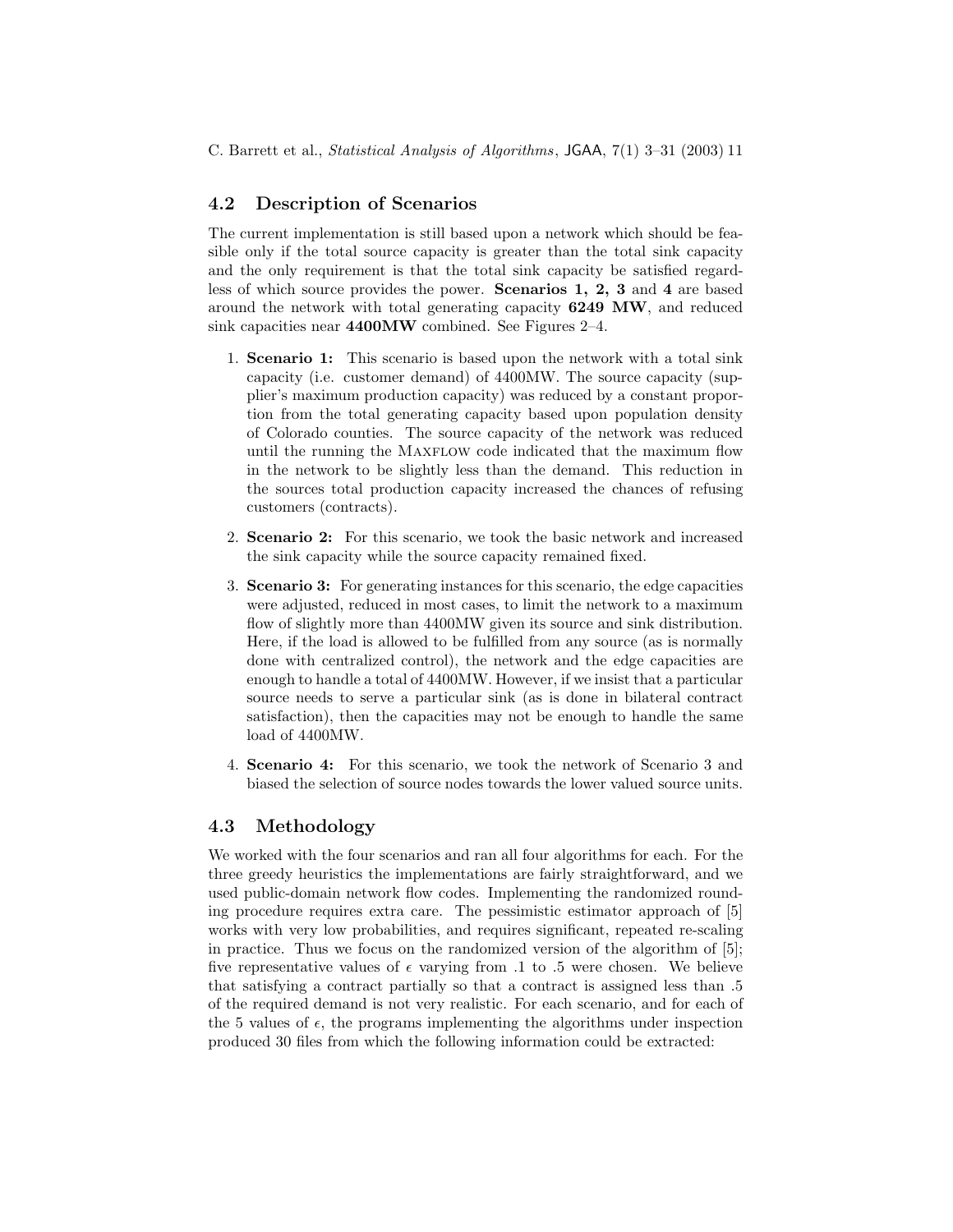

Figure 2: Shows the maximum capacities of the nodes and edges at the values used in **Scenario 2**. The positioning of the nodes and edges have not been changed to the same as the previous figure.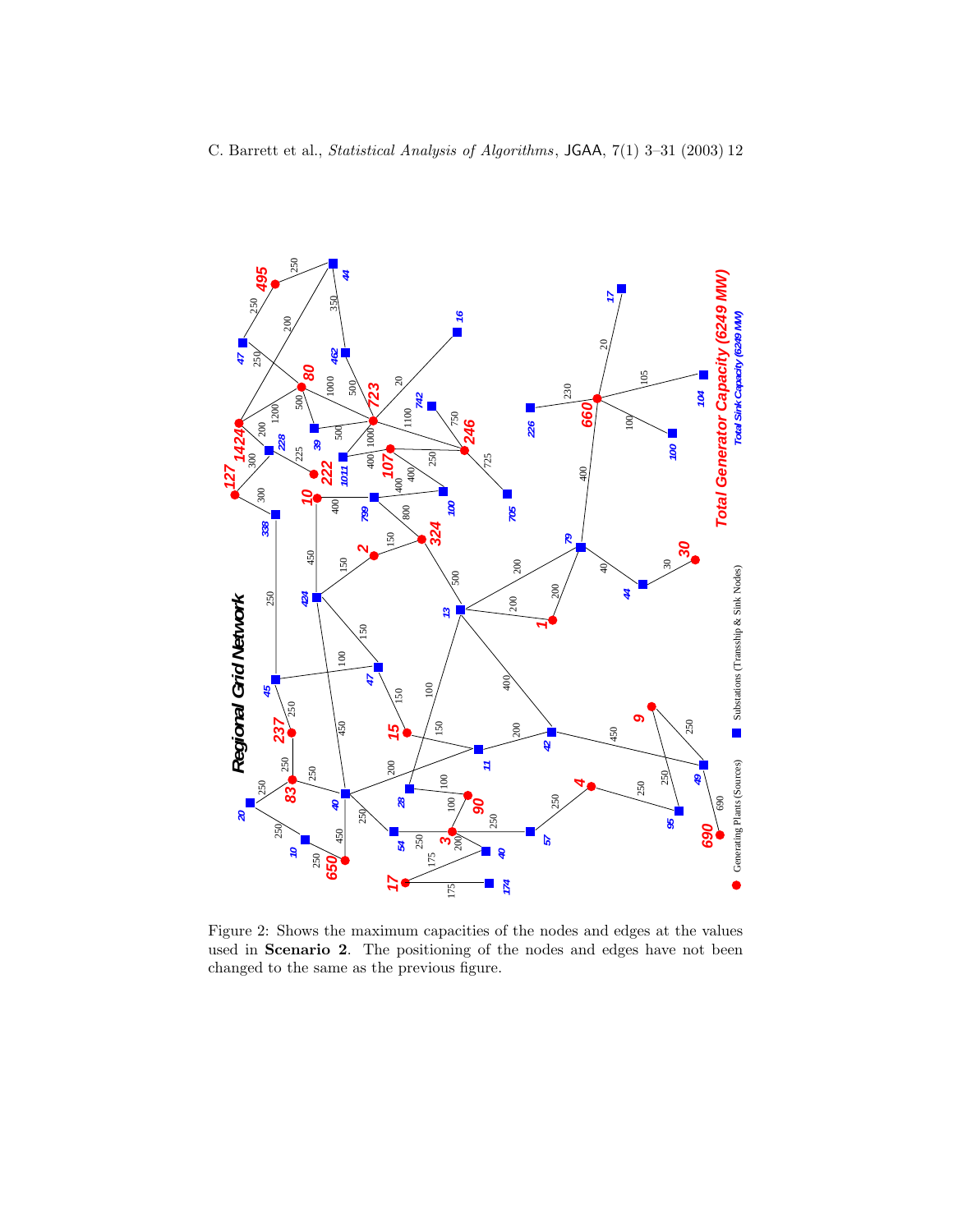

Figure 3: Shows the same network as the maximum capacities except the edges have been modified with arrows indicating direction of flow and the numbers associated with the edges are the flow values not the capacities. The edges with no flow have been changed to dotted lines although one or two of the dotted lines may look solid.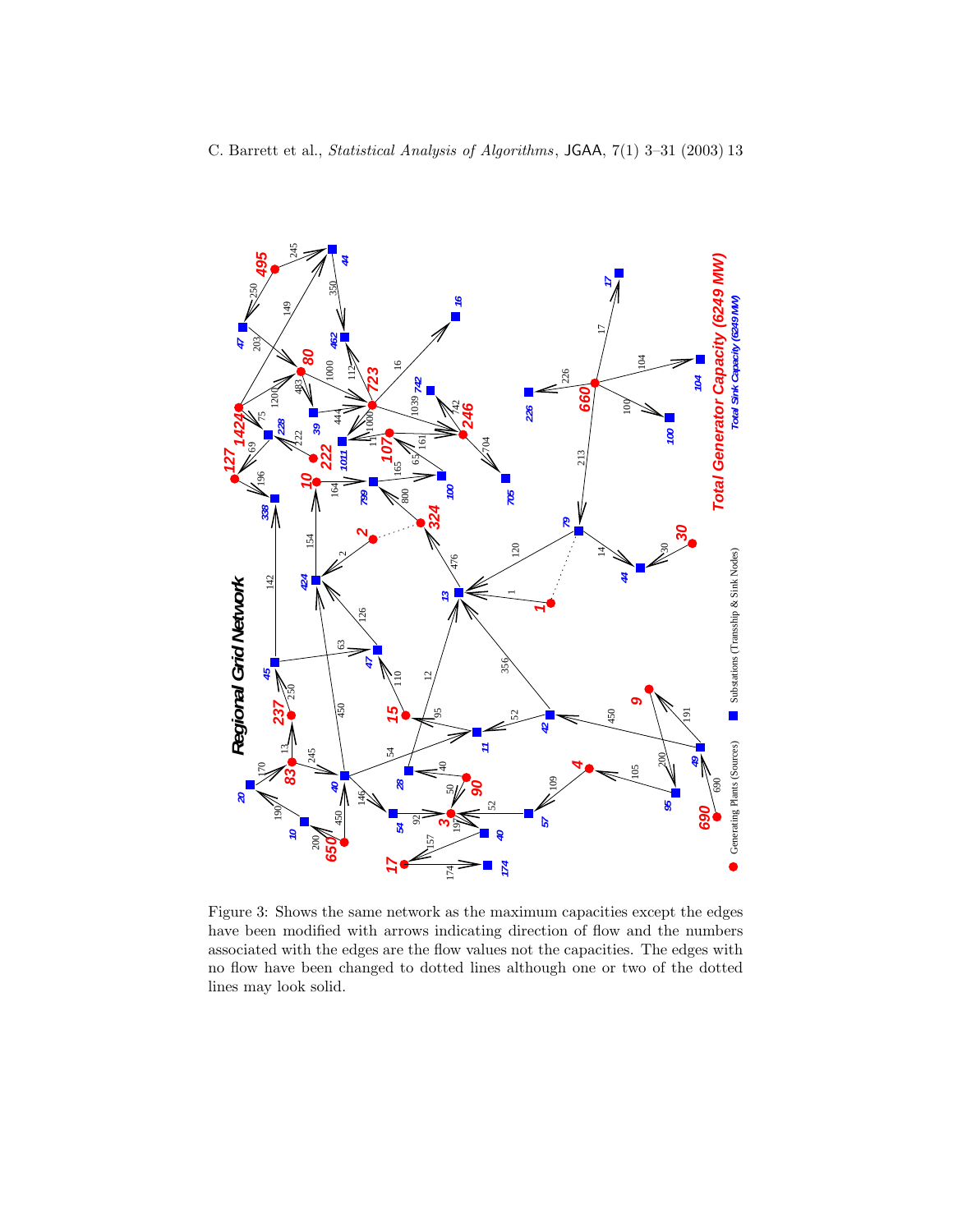

Figure 4: Shows the general network with the node capacities labeled with the sink capacities reduced to a total of 4400 MW. These are the basic capacities used in the creation of **Scenarios 1, 2, 3, & 4**.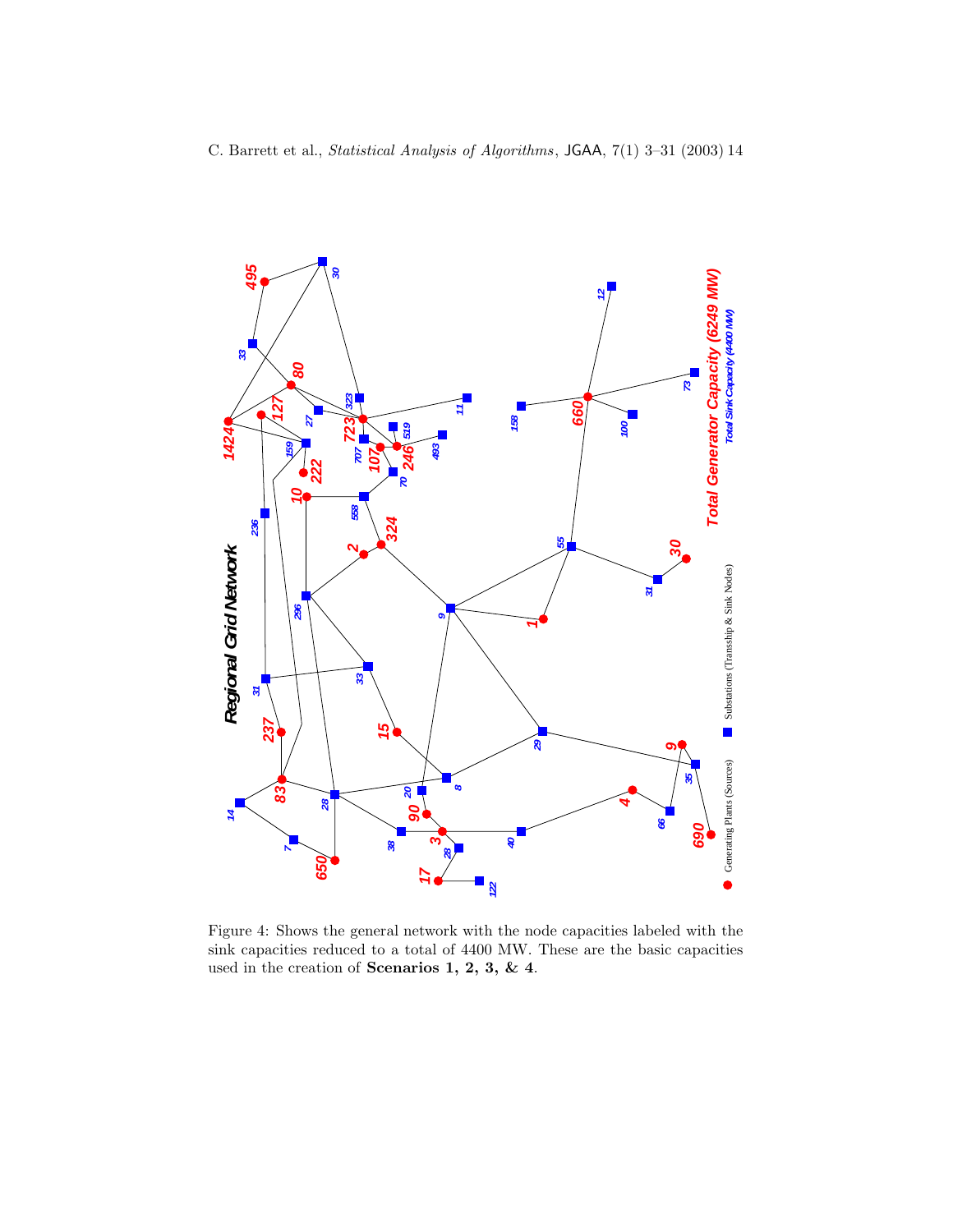- 1. The running time of each algorithm.
- 2. Total number of satisfied contracts by each algorithm.
- 3. The LP upper bound on the IP and thus an upper bound on the approximations given by the algorithms.
- 4. The IP approximation and objective function value.

The number 30 was chosen to ensure that a statistically "large" sample of each measure would be provided in order to make valid statistical inference. We consider two parameters to measure the performance of our algorithms  $-$  (i) the running time and (ii) the quality of the solution obtained. More attention is given to the quality of solution measure since from a social standpoint contract satisfaction may leave little room for finding solutions that are far from optimal.

We now describe how these measures are used to make inferences about the qualitative performance of these algorithms with respect to one another and independently. Since the intent is to make inferences concerning solution quality, a measure of this sort must be derived from the data generated. To do this, the data provided by the LP relaxation is examined. The  $\lfloor y^*_{AS} \rfloor = \lfloor y^* \rfloor$ provides the best-case number or upper bound on the objective function value our algorithms can produce for a scenario. Hence, if an algorithm produces an objective function value of  $\lfloor y^*_{\mathcal{AS}} \rfloor$ , it has produced an optimal solution for a given scenario. For a given algorithm  $A$  and scenario  $S$ , let  $Value_{AS}$  denote the number of contracts that are satisfied by  $A$  under  $S$ . The fraction

$$
p_{\mathcal{AS}} = \frac{Value_{\mathcal{AS}}}{\lfloor y_{\mathcal{AS}}^* \rfloor}
$$

provides a measure of the quality of the algorithm's solution.

#### **4.4 Experimental Objective**

The objective of our experiments was to find out which, if any, of the algorithms discussed here performs better than the others, in terms of quality of solution and running time for different contract scenarios. The design of the experiment was developed keeping this objective in mind. Since the performance depends on the type of algorithm used and the contract scenario, these are our factors of interest. As mentioned in the section 4.3, for a given  $\epsilon$ , 30 runs were performed for each algorithm-scenario pair. We perform two separate sets of experiments, one for the quality of solution as measured by  $p_A$  and the other for running time. This was done because the quality of solution and running time were independent of each other. The number of contracts satisfied do not depend upon the length of the time it takes to run the algorithm.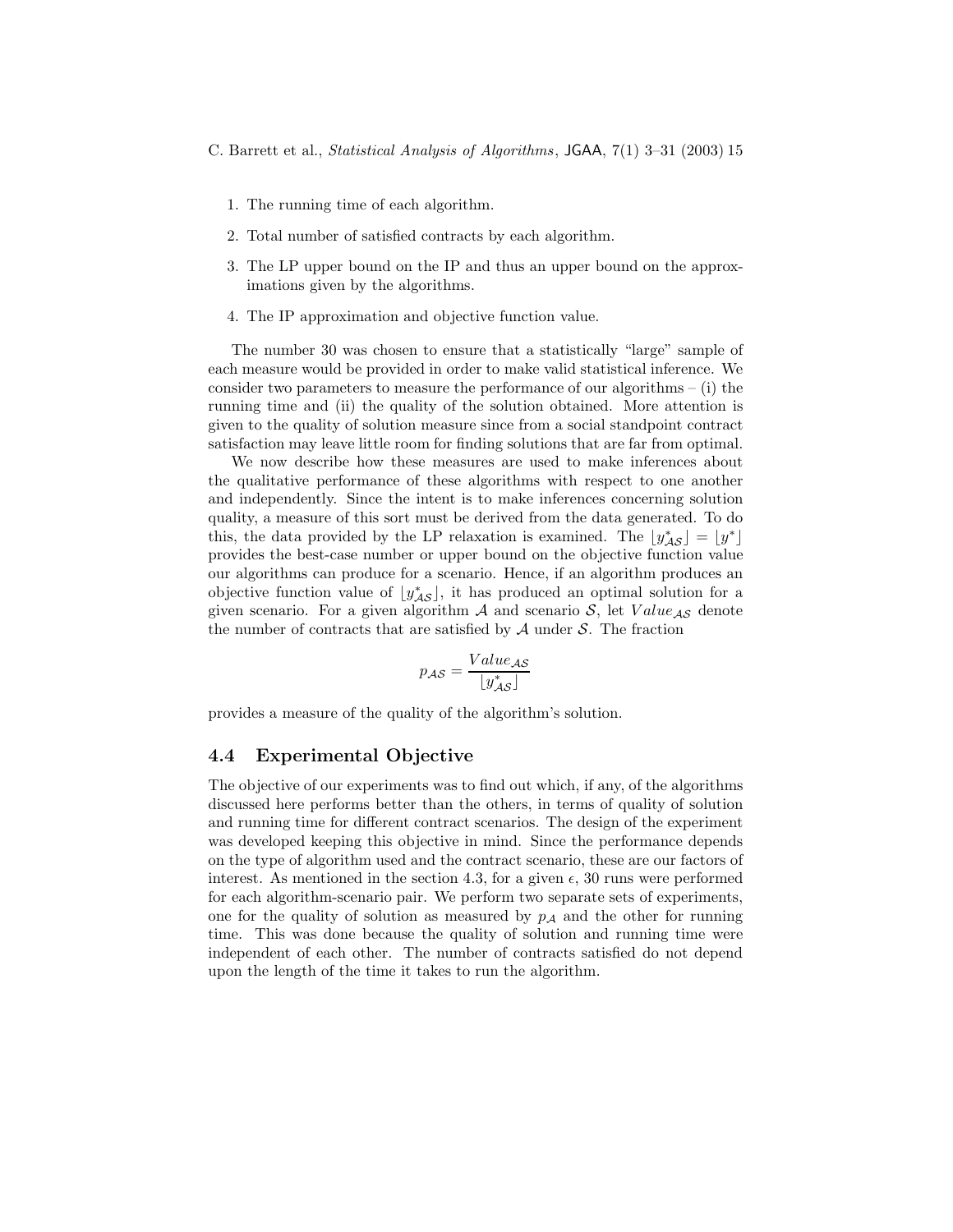## **5 Results and Analysis**

## **5.1 General Conclusions**

We first present general conclusions obtained from our results and experimental analysis. These will be elaborated on subsequently.

1. Although there exist instances where the three heuristics produce solutions as large as  $\Omega(n)$  times the optimal fractional solution, most of our tests show that we could find integral solutions fairly close to optimal.

2. Our experiments show that different scenarios make a *significant* difference in the type of solutions obtained. For example, the quality of solution obtained using the fourth scenario is significantly worse than the first three scenarios. The sensitivity to the scenarios poses interesting questions for infrastructure investment. The market will have to decide the cost that needs to be paid for expecting the necessary quality of service. It also brings forth the equity-benefit question: namely, who should pay for the infrastructure improvements?

3. It is possible that for certain scenarios, the underlying network is incapable of supporting even a minimum acceptable fraction of the bilateral contracts. This observation – although fairly intuitive – provides an extremely important message, namely, networks that were adequate to service customers in a completely regulated power market *might* not be adequate in deregulated markets. This makes the question of evicting the bilateral contracts more important.

4. One expects a trade-off between the number of contracts satisfied and the value of  $\epsilon$ , for the randomized rounding algorithm: as  $\epsilon$  increases, and the demand condition is more relaxed, a higher number of contracts should get satisfied. But our experiments show that the change in the number of contracts satisfied for different values of  $\epsilon$  is insignificant. Also,  $\lambda = 2$  gave the best solutions in our experiments.

5. In practical situations, the Random-Order heuristic would be the best to use since it performs very close to the optimal in terms of quality of solution and has very low running time. Furthermore, though the Smallest-First heuristic does even better on many of our experiments, Random-Order is a natural proxy to model contracts arriving in an unforeseen way. Also, since the heuristics deliver solutions very close to the LP upper bound, we see that this LP bound is tight and useful. To further evaluate the randomized rounding algorithm, we need to implement its deterministic version [5], which is a non-trivial task.

#### **5.2 Statistical Background**

We use a statistical technique known as *analysis of variance* (ANOVA) to test whether differences in the sample means of algorithms and scenarios reflect differences in the means of the statistical populations that they came from or are just sampling fluctuations. This will help us identify which algorithm and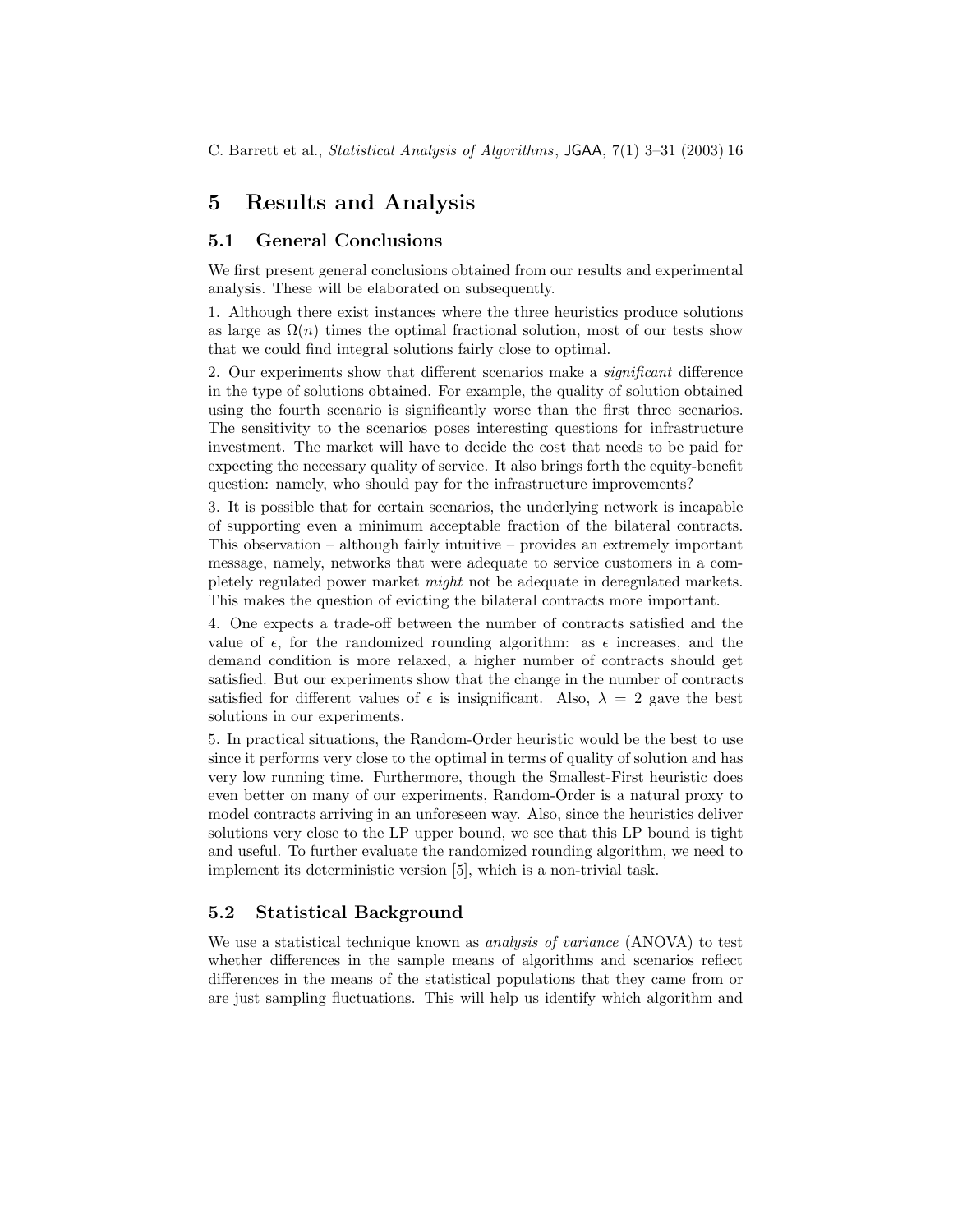scenarios perform the best.<sup>1</sup>

ANOVA has the following three advantages over individual  $t$ -tests<sup>2</sup> when the number of groups being compared is greater than two. See [9] for more details. In our case, we have four algorithms and four scenarios. Standard statistics terminology for a hypothesis that we wish to test, is *null hypothesis*.

- It gives accurate and known type-I error probability.<sup>3</sup>
- It is more powerful i.e. if null hypothesis is false, it is more likely to be rejected.
- It can assess the effects of two or more independent variables simultaneously.

#### **5.3 Mathematical Model**

**Quality of Solution:** We first describe the experiment for the quality of solution i.e.  $p_{\mathcal{A}S}$ . We use a two-factor ANOVA model since our experiment involves two factors which are:

- 1. The algorithms:  $A_i$ ,  $i = 1, 2, 3$  and 4.
- 2. The scenario:  $\mathcal{S}_j, j = 1, 2, 3$  and 4.

Following classical statistics terminology, we will sometimes refer to algorithms as *treatments* and the scenarios as *blocks*. We will use A to denote the set of algorithms and  $S$  to denote the set of scenarios. For each algorithmscenario pair we have *30 observations (or replicates)*. When testing the efficacy of the algorithms, we use 4 algorithms, each having 120 observations (30 for each scenario) from the corresponding population. The design of experiment used here is a *fixed-effect complete randomized block*. *Fixed-effect* because the factors are fixed as opposed to randomly drawn from a class of algorithms or scenarios; the conclusions drawn from this model will hold only for these particular algorithms and scenarios. *Complete* implies that the number of observations are the same for each block. *Randomized* refers to the 30 replicates being drawn randomly. We wish to test the hypothesis:

- *•* Non-normality has negligible consequences on type-I and II error probabilities unless the populations are highly skewed or the sample is very small.
- When the design is balanced, i.e. the number of observations are the same for each group, violation of homogeneity of variance assumption has negligible consequences on the accuracy of type-I error probabilities.

<sup>2</sup>t-test checks for the significance of the difference in the means of *two* samples. It can assess whether the difference in sample means is just due to sampling error or they really are from two populations with different means.

<sup>&</sup>lt;sup>1</sup>The populations in each of the groups are assumed to be normally distributed and have equal variances. The effect of violation of ANOVA assumptions of normality and homogeneity of variances have been tested in the literature ([10]) and the results show:

<sup>&</sup>lt;sup>3</sup>The probability of rejecting a null hypothesis when it is actually true.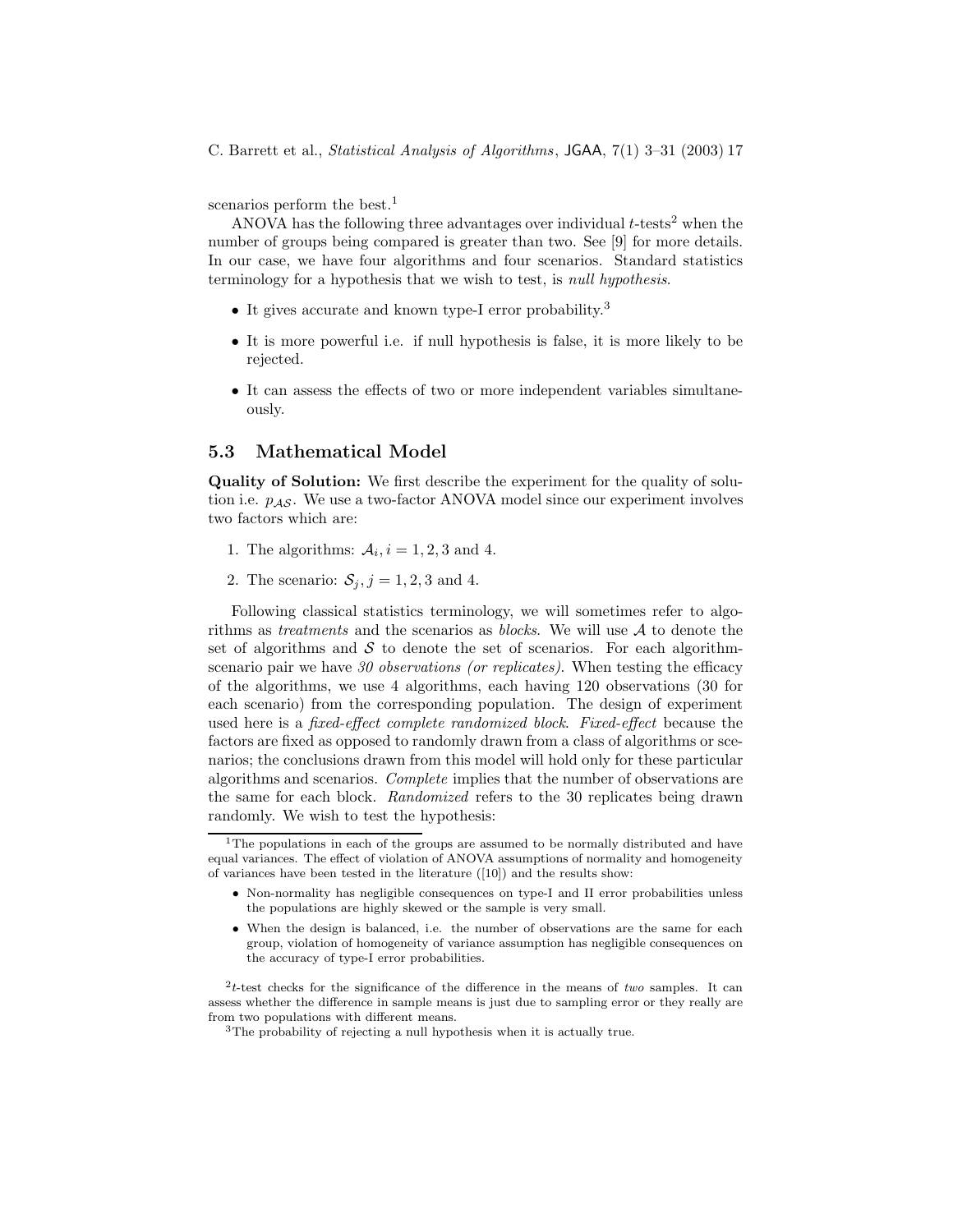Is the mean quality of solution provided by different algorithms the same, against the alternative hypothesis that some or all of these means are unequal?

The model for randomized block design includes constants for measuring the scenario effect (block effect), the algorithm effect (treatment effect) and a possible interaction between the scenarios and the algorithms. The appropriate mathematical model is as follows:

$$
X_{ijk} = \mu + \tau_i + \beta_j + (\tau \beta)_{ij} + \varepsilon_{ijk},
$$

where  $X_{ijk}$  is the measurement  $(p_{\mathcal{AS}})$  for the kth sample within the *ith* algorithm and the *jth* scenario.  $\tau_i$  is the algorithm effect.  $\beta_j$  is the scenario effect.  $({\tau \beta})_{ij}$  captures the interaction present between the algorithms and the scenarios.  $\varepsilon_{ijk}$  is the random error. See [8, 9] for further details on ANOVA.

We use S-Plus [15] software to run two-factor ANOVA to test the following three different null hypotheses.

- 1. Are the means given by the 4 different algorithms equal? The null hypothesis here is,  $H_0$ :  $\tau_1 = \tau_2 = \tau_3 = \tau_4$ .
- 2. Are the means given by the 4 different scenarios equal? The null hypothesis here is,  $H_0: \beta_1 = \beta_2 = \beta_3 = \beta_4$ .
- 3. Is there any interaction between the two factors? The null hypothesis here is,  $H_0: (\tau \beta)_{ij} = 0.$

The results of two-factor ANOVA are shown in Table 1 and Table 2. In the following discussion, we explain the meaning of each column in Table 1. DF refers to the degrees of freedom, SS refers to the sum of squared deviations from the mean. MS refers to the mean square error, which is the sum of squares divided by the degrees of freedom.<sup>4</sup>

$$
SS_{\mathcal{A}} = nJ\Sigma_i(\overline{X}_{i\cdots} - \overline{X}_{\cdots})^2
$$

The sum of squares for scenario factor can be calculated as:

$$
SS_{\mathcal{S}} = nI\Sigma_j(\overline{X}_{\cdot j\cdot} - \overline{X}_{\cdot\cdot\cdot})^2
$$

where as before n is the number of replicates, I is the number of algorithms and  $\overline{X}_{i}$  is the mean of scenario j across all algorithms. Again, in our case  $n = 30$  and  $I = 4$ . The sum of squares for algorithms and scenario interaction is:

$$
SS_{\mathcal{AS}} = n\Sigma j \Sigma_i [\overline{X}_{ij\cdot} - (\overline{X}_{\cdot\cdot\cdot} + \hat{\tau}_i + \hat{\beta}_j)]^2
$$

Here  $\overline{X}_{ij}$ *i* is the mean of observations for the algorithm *i* scenario *j* pair.  $\hat{\tau}_i$  and  $\hat{\beta}_j$  are respectively the estimated least square values of  $\tau_i$  and  $\beta_j$ . The sum of squares "within" refers to the squared difference between each observation and the mean of the scenario and algorithm of which it is a member. It is also referred as the residual sum of squares. This can be calculated as:

$$
SS_W = n\Sigma_j \Sigma_i \Sigma_k (X_{ijk} - \overline{X}_{ij.})^2
$$

 ${}^{4}{\rm The}$  sum of squares for the algorithm factor can be calculated as:

where *n* is the number of replicates, *J* is the number of scenarios,  $\overline{X}_i$ *<sup>\*</sup>* is the mean of algorithm i across all scenarios and  $\overline{X}$ *···* is the grand mean across all algorithms and scenarios. Recall that in our case  $n = 30$  and  $J = 4$  yielding a total sample size of 120.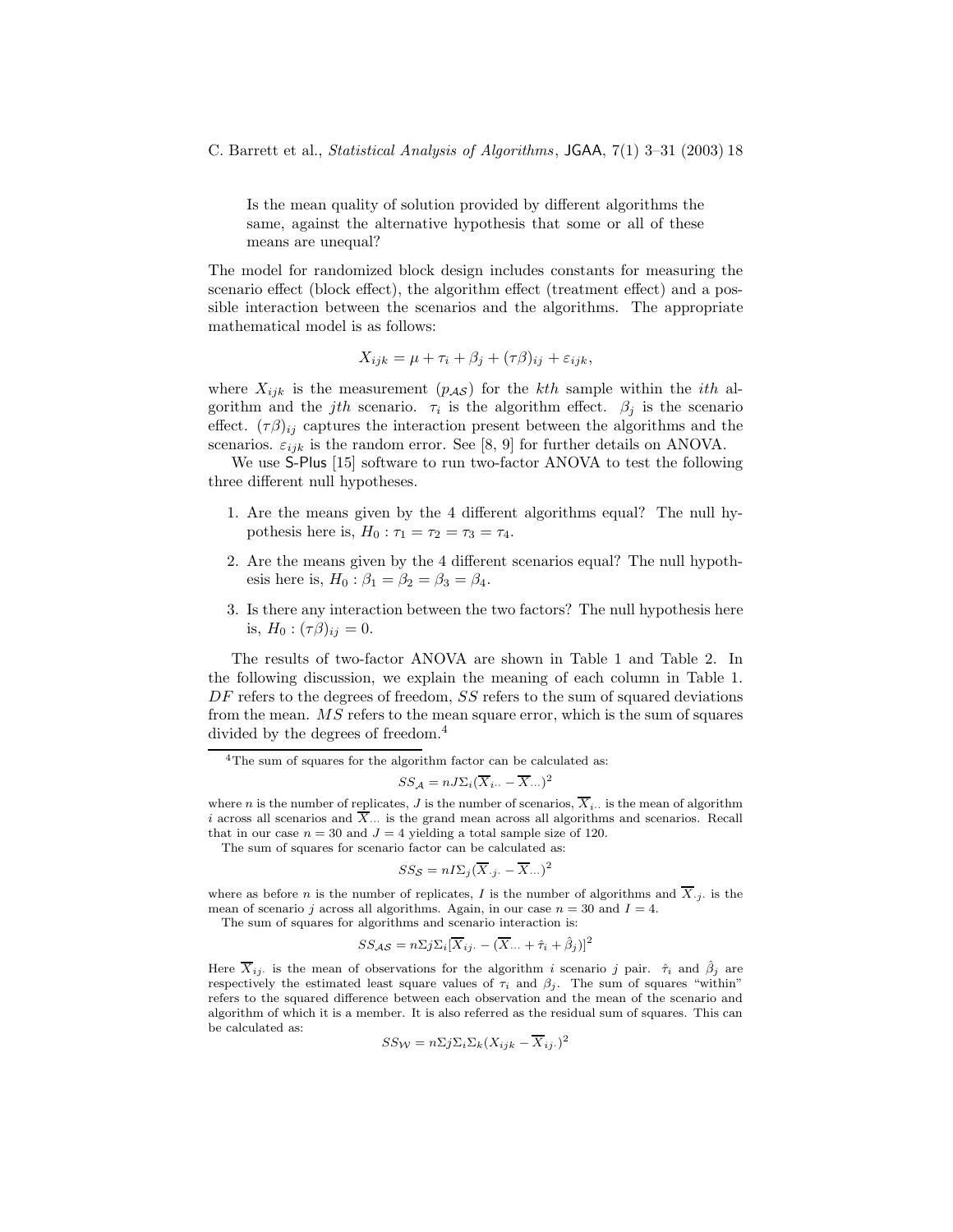#### C. Barrett et al., *Statistical Analysis of Algorithms*, JGAA, 7(1) 3–31 (2003) 19

The p-value gives the smallest level of significance at which the null hypothesis can be rejected.<sup>5</sup> The lower the  $p$ -value, the lesser the agreement between the data and the null hypothesis. Finally the F**-test** is as follows. To test the null hypothesis, i.e., whether the population means are equal, ANOVA compares two estimates of  $\sigma^2$ . The first estimate is based on the variability of each population mean around the grand mean. The second is based on the variability of the observations in each population around the mean of that population. If the null hypothesis is true, the two estimates of  $\sigma^2$  should be essentially the same. Otherwise, if the populations have different means, the variability of the population mean around the grand mean will be much higher than the variability within the population. The null hypothesis in the  $F$ -test will be accepted if the two estimates of  $\sigma^2$  are almost equal.

In a two-factor fixed-effect ANOVA, three separate F**-tests** are performed: two tests for the factors, and the third for the interaction term. The null hypothesis for the first factor can be written as:

$$
H_0^{\mathcal{A}} : \mu_{1\cdot\cdot} = \mu_{2\cdot\cdot} = \cdots = \mu_j.
$$

which is equivalent to writing:  $H_0: \tau_1 = \tau_2 = \tau_3 = \tau_4$ . The F-test is:

$$
F_{\mathcal{A}} = \frac{SS_{\mathcal{A}}/(I-1)}{SS_{\mathcal{W}}/IJ(n-1)}
$$

and the null hypothesis for the second factor can be written as:

$$
H_0^S: \mu_{-1} = \mu_{-2} = \cdots = \mu_{-j}.
$$

which is equivalent to writing:  $H_0: \beta_1 = \beta_2 = \beta_3 = \beta_4$ . The F-test is:

$$
F_{\mathcal{S}} = \frac{SS_{\mathcal{S}}/(J-1)}{SS_{\mathcal{W}}/IJ(n-1)}
$$

and the null hypothesis for the interaction term can be written as:

$$
H_0^{\mathcal{AS}} : (\tau \beta)_{ij} = 0.
$$

The F-test is:

$$
F_{\mathcal{AS}} = \frac{SS_{\mathcal{AS}}/(I-1)(J-1)}{SS_{\mathcal{W}}/IJ(n-1)}
$$

If this F-ratio is close to 1, the null hypothesis is true. If it is considerably larger – implying that the variance between means is larger than the variance

$$
SS_T = SS_A + SS_S + SS_{AS} + SS_W
$$

The total sum of squares is

<sup>&</sup>lt;sup>5</sup>To obtain a *p*-value for say  $F_A$ , the algorithm effect, we would look across the row associated with 3 degree of freedom in the numerator and 464 degrees of freedom in the denominator in the F-distribution table and find the largest value that is still less than the one obtained experimentally. From this value, we obtain a p-value of 0 for  $F_A$ .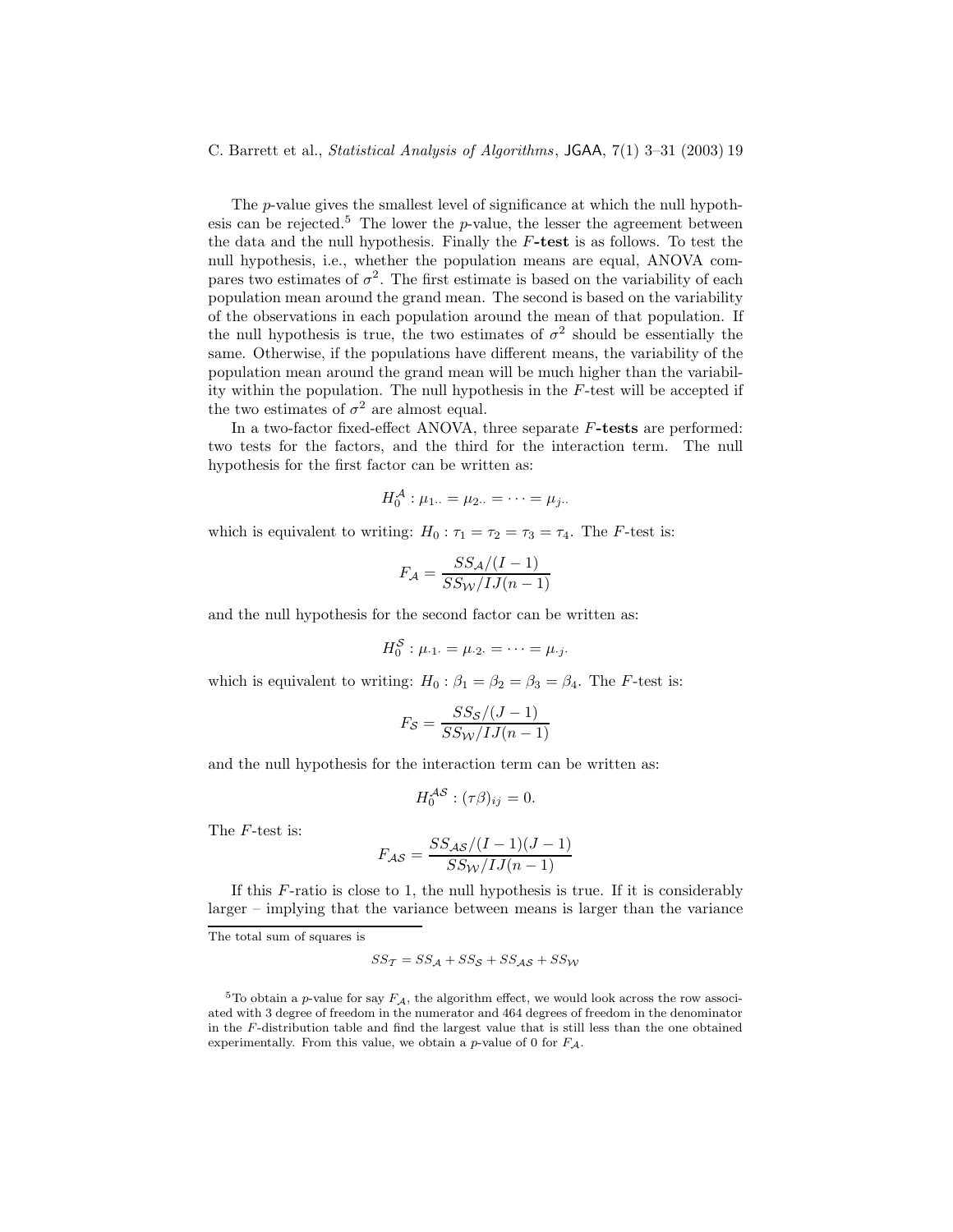| Source                | D F | SS    | МS    | $F\text{-test}$ | <i>p</i> -value |
|-----------------------|-----|-------|-------|-----------------|-----------------|
| Scenario (Block)      | 3   | 0.14  | 0.05  | 43.38           |                 |
| Algorithm (Treatment) | 3   | 22.78 | 7.59  | 6792.60         | 0               |
| Scenario: Algorithm   | 9   | 0.12  | 0.01  | 15.90           | $\theta$        |
| Residuals             | 464 | 0.40  | .0008 |                 |                 |

Total  $\begin{array}{|c|c|c|c|c|} \hline 479 & 23.45 \\ \hline \end{array}$ 

Table 1: **Results of Two-Factor ANOVA:** This table shows results of twofactor ANOVA where the factors are algorithms and scenarios. The measurement is the quality of solution, given by  $p_{\mathcal{A}S}$ . The p-values show that the algorithm effect, scenario effect and the interaction between the algorithms and scenarios are all significant at any level of confidence.

within a population – the null hypothesis is rejected. The  $F$  distribution table should be checked to see if the F-ratio is significantly large.

The results in Table 1 show that all the above three null hypothesis are rejected at any significance level. This implies that the performance (measured by  $p_{AS}$ ) of at least one of the algorithms is significantly different from the other algorithms. Also, different scenarios make a difference in the performance. Finally, the scenarios and the algorithms interact in a significant way. The interaction implies that the performance of the algorithms are different for different scenarios.

#### **5.3.1 Contrasts**

The next question of interest is what really caused the rejection of the null hypothesis; just knowing that at least one of the algorithms is different does not help us identify which algorithm is significantly different. To answer this we use a procedure called *contrast*. A contrast C among I population means  $(\mu_i)$  is a linear combination of the form

$$
\mathcal{C} = \Sigma_i \alpha_i \mu_i = \alpha_1 \mu_1 + \alpha_2 \mu_2 + \dots + \alpha_I \mu_I
$$

such that the sum of contrast coefficients  $\Sigma_i \alpha_i$  is zero. In the absence of true population means, we use the unbiased sample means which gives the estimated contrast as:

$$
\hat{\mathcal{C}} = \Sigma_i \alpha_i \overline{X}_i = \alpha_1 \overline{X}_1 + \alpha_2 \overline{X}_2 + \dots + \alpha_I \overline{X}_I.
$$

The contrast coefficients  $\alpha_1, \alpha_2, \cdots, \alpha_l$  are just positive and negative numbers that define the particular hypothesis to be tested. The null hypothesis states that the value of a parameter of interest for every contrast is zero, i.e.,  $H_0: \mathcal{C} =$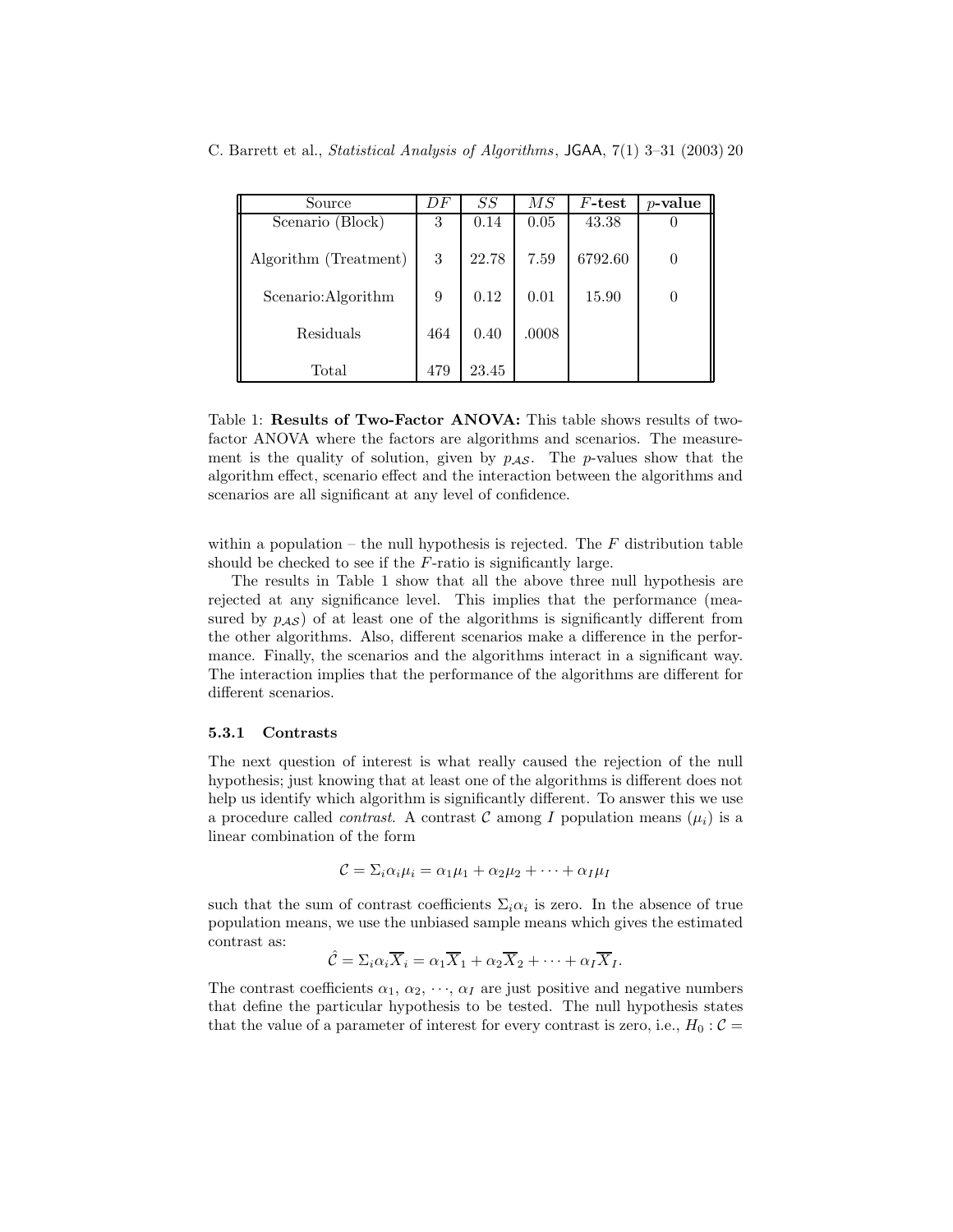| Performance Measure: Quality of Solution (in $\%$ ) |                             |                             |                                                         |                             |                             |  |  |  |
|-----------------------------------------------------|-----------------------------|-----------------------------|---------------------------------------------------------|-----------------------------|-----------------------------|--|--|--|
|                                                     | $_{\rm RR}$                 | SF.                         |                                                         | RO.                         | Scn. Means                  |  |  |  |
| Sen. 1                                              | $\overline{X}_{11} = 48.68$ | $\overline{X}_{21} = 99.73$ | $\overline{X}_{31} = 97.97$ $\overline{X}_{41} = 97.78$ |                             | $\overline{X}_{.1} = 86.02$ |  |  |  |
| Scn. 2                                              | $\overline{X}_{12} = 46.91$ | $\overline{X}_{22} = 99.56$ | $\overline{X}_{32} = 98.38$                             | $\overline{X}_{42} = 98.93$ | $\overline{X}_{.2} = 85.94$ |  |  |  |
| Scn. $3$                                            | $\overline{X}_{13} = 45.69$ | $\overline{X}_{23} = 99.25$ | $\overline{X}_{33} = 97.10$ $\overline{X}_{43} = 98.82$ |                             | $\overline{X}_{.3} = 85.22$ |  |  |  |
| Scn. 4                                              | $\overline{X}_{14} = 46.99$ | $\overline{X}_{24} = 98.03$ | $\overline{X}_{34} = 88.65$                             | $\overline{X}_{44} = 93.41$ | $\overline{X}_{.4} = 81.77$ |  |  |  |
| Algo.<br>Means                                      | $\overline{X}_1$ =47.07     | $\overline{X}_2 = 99.14$    | $\overline{X}_3 = 95.51$                                | $\overline{X}_4 = 97.24$    | $\overline{X}_{} = 84.74$   |  |  |  |

Table 2: **The Mean Values of the Quality of Solution:** This table shows the mean values of the quality of solution for each algorithm and each scenario.

0. The value of the contrast is tested by an  $F$ -test to see if the observed value of the contrast is significantly different from the hypothesized value of zero.

Table 2 shows the average value of the quality of solution for each algorithmscenario pair. e.g.  $\overline{X}_{11}$  means that we fix  $i = 1$  and  $j = 1$  and take the average of  $X_{ijk}$  over all k. From Table 2, it is clear that the randomized rounding algorithm (RR) is different from all the other algorithms for all four scenarios. On an average, RR algorithm satisfies 49% less contracts than the Largest-First (LF) heuristic and 50% less than the Random-Order (RO) heuristic and 52% less contracts than the Smallest-First (SF) heuristic. The difference between SF, RO and LF heuristics appears only marginal. Based on this observation, we constructed the following contrast that tests if RR is statistically significantly different from the other three algorithms:

$$
\mathcal{C}_{1Q} = \frac{1}{3}(\overline{X}_{2\cdot\cdot}) + \frac{1}{3}(\overline{X}_{3\cdot\cdot}) + \frac{1}{3}(\overline{X}_{4\cdot\cdot}) - \overline{X}_{1\cdot\cdot}
$$

Using the value of algorithm means from Table 2 we can calculate the value of  $C_{1Q}$  (Q stands for the quality of solution) to be equal to 0.50.<sup>6</sup> The sum of squares of a contrast is expressed as:

$$
SS(\mathcal{C}_{1Q}) = \frac{(\mathcal{C}_{1Q})^2}{\Sigma_i \alpha_i^2 / N_i}
$$

Here  $\alpha_i$  are the coefficients of the contrast and  $N_i = 120$  is the number of observations (i.e. sample points for each algorithm across all scenarios). This results in  $SS(\mathcal{C}_{1Q}) = 22.68$ . Now we can use the following F-test to see the significance of the contrast:

 $SS(\mathcal{C}_{1Q})/MSE \sim F(1, 464)$ 

<sup>&</sup>lt;sup>6</sup>The table values are shown in percentages, but here we use actual values.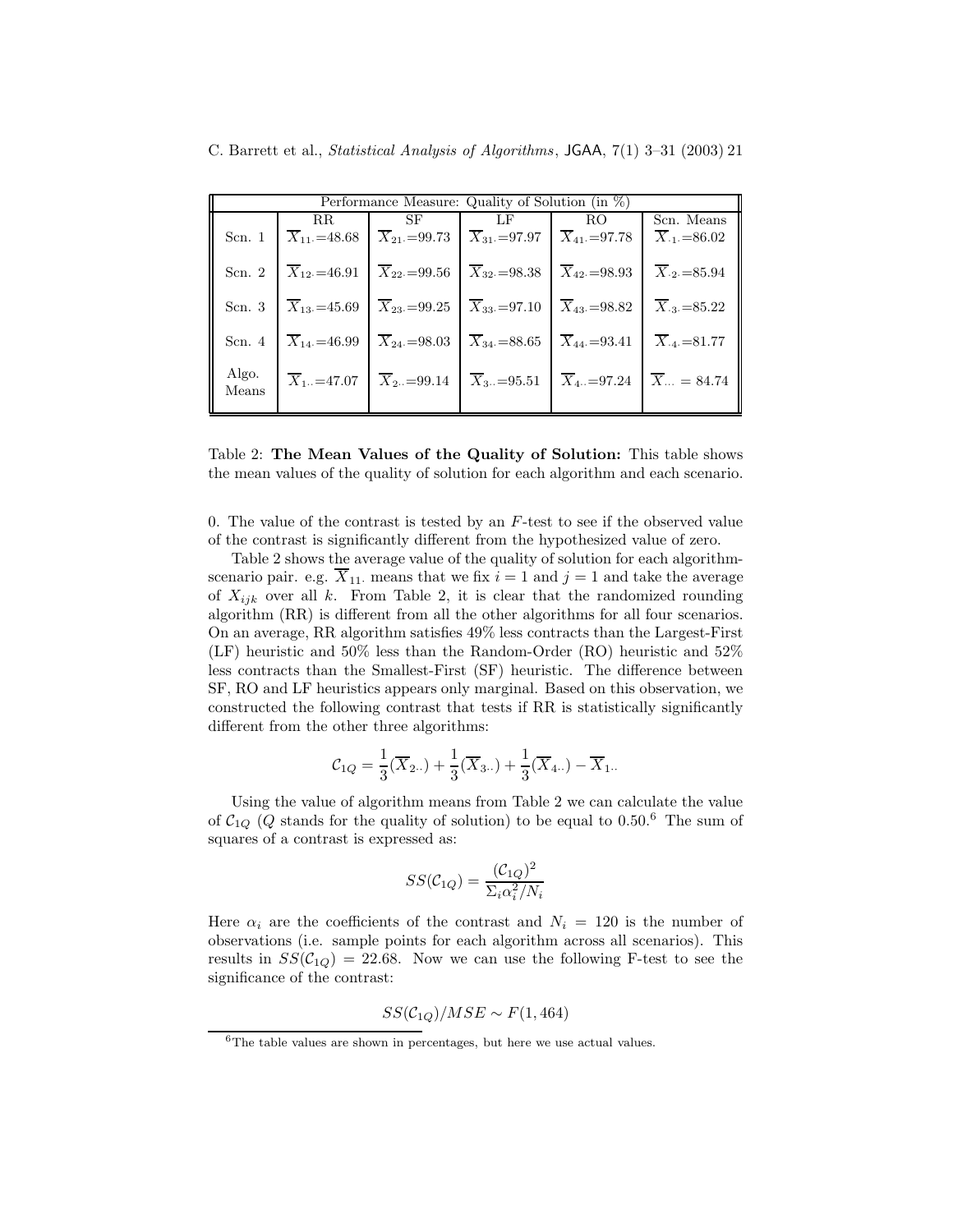#### C. Barrett et al., *Statistical Analysis of Algorithms*, JGAA, 7(1) 3–31 (2003) 22

MSE stands for the mean square error of the residuals. The contrast has one degree of freedom and residuals have 464 degrees of freedom (see table 1).  $F = 22.68/.0008 = 28350$ , since the observed value of F-test is greater than the critical  $F$ -value given in the  $F$ -distribution table, for any significance level, the null hypothesis is rejected. This confirms our earlier observation that the RR algorithm is significantly inferior in performance compared to the other three algorithms. The sum of squares of  $SS(\mathcal{C}_{1Q}) = 22.68$  shows that 98% of the variation in factors sum of squares (total factors sum of squares being 23.05 i.e. total SS - residual SS, see table 2) is due to the difference in RR algorithm versus the other three algorithms.

Table 2 shows that the first three scenarios clear about 86% of the optimal number of contracts while under the fourth scenario, the number of contracts cleared is less than 82% of the optimal. Even though the difference in the number of cleared contracts is not very big, one would be curious to find out if the difference in performance under the first three scenarios versus the fourth scenario is significant or not. To answer this we created the following contrast which is orthogonal<sup>7</sup> to the first contrast  $(C_{1Q})$ :

$$
\mathcal{C}_{2Q} = \frac{1}{3}(\overline{X}_{.1.}) + \frac{1}{3}(\overline{X}_{.2.}) + \frac{1}{3}(\overline{X}_{.3.}) - \overline{X}_{.4.}
$$

Just like  $C_{1Q}$ , we can calculate the value of  $C_{2Q}$  using table 2:

$$
SS(\mathcal{C}_{2Q})/MSE \sim F(1,464) = 0.14/.0008 = 175
$$

Again, the null hypothesis is rejected implying that the fourth scenario is indeed significantly different from the other three scenarios.

Now we look at two more contrasts to check if SF and LF are significantly different  $(\mathcal{C}_{3Q})$  and LF and RO are significantly different  $(\mathcal{C}_{4Q})$ .

$$
\mathcal{C}_{3Q} = \overline{X}_{2\cdot \cdot} - \overline{X}_{3\cdot \cdot}
$$

$$
\mathcal{C}_{4Q} = \overline{X}_{3\cdot \cdot} - \overline{X}_{4\cdot \cdot}
$$

$$
SS(\mathcal{C}_{3Q})/MSE \sim F(1, 464) = 2.178/.0008 = 2722.5
$$

 $SS(\mathcal{C}_{4Q})/MSE \sim F(1, 464) = 1.038/.0008 = 1297.5$ 

For both  $C_{3Q}$  and  $C_{4Q}$ , the observed value of the F-test is greater than the critical F-value given in the F-distribution table, the null hypothesis in both cases are rejected, implying that SF provides a better solution than LF and also that RO performs significantly better than LF.

 $7$ Two contrasts  $C_1$  and  $C_2$  are said to be orthogonal if the sum of the products of their corresponding coefficients is zero. It is desirable to have independent or orthogonal contrasts because independent tests of hypotheses can be made by comparing the mean square of each such contrast with the mean square of the residuals in the experiment. Each contrast has only one degree of freedom.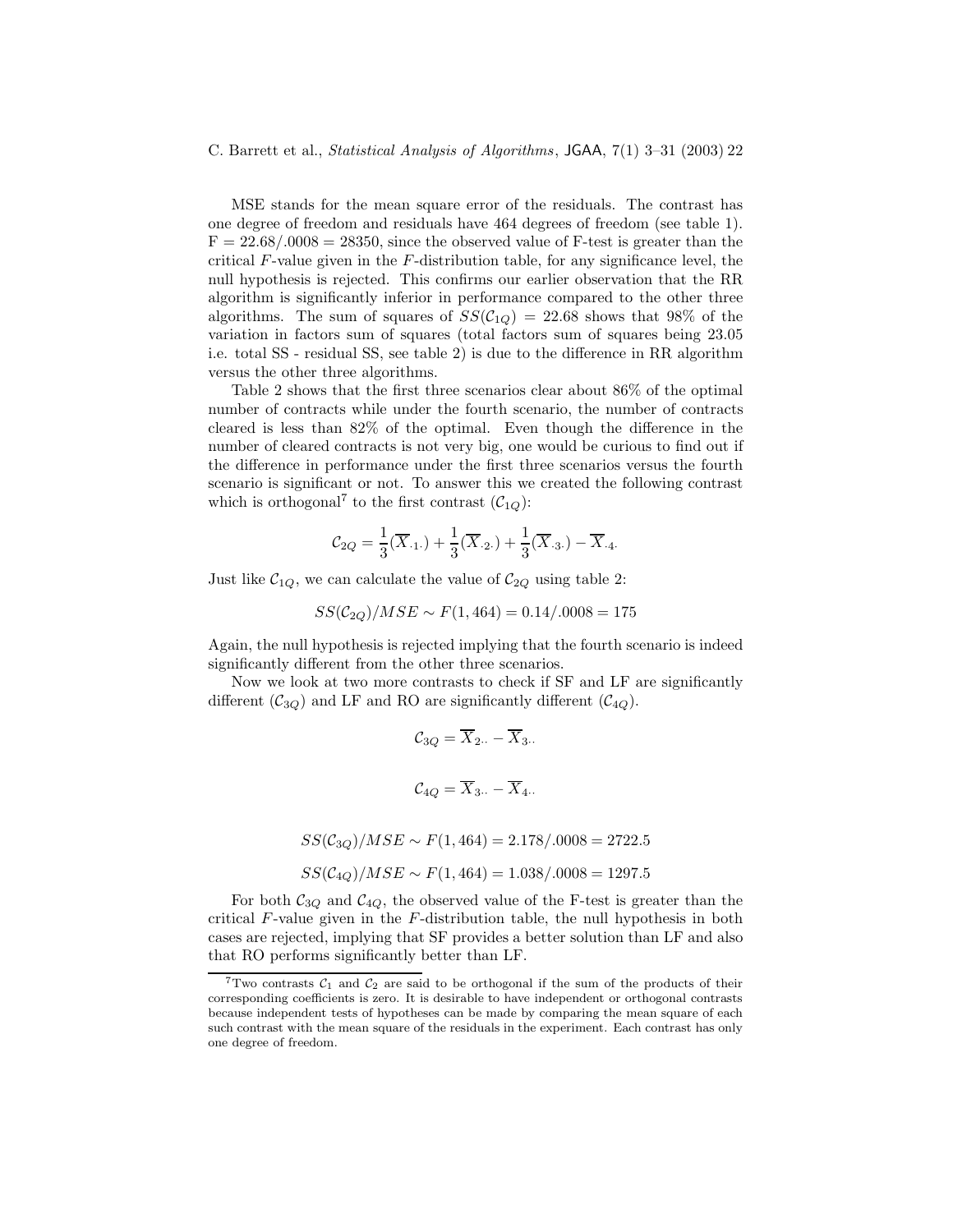| Source                | DF  | SS      | МS       | $F\text{-test}$ | $p$ -value |
|-----------------------|-----|---------|----------|-----------------|------------|
| Scenario (Block)      | 3   | 21152   | 7050.8   | 56.97           |            |
| Algorithm (Treatment) |     | 2161199 | 720399.8 | 5821.07         |            |
| Scenario:treatment    | 9   | 28156   | 3128.5   | 47.78           |            |
| Residuals             | 464 | 30381   | 65.5     |                 |            |

Table 3: **Results of Two-Factor ANOVA:** This table shows results of twofactor ANOVA where the factors are algorithms and scenarios. The measurement is the running time of the algorithm-scenario pair. The  $p$ -values show that the algorithm effect, scenario effect and the interaction between the algorithms and scenarios are all significant at any level of confidence.

Total 479 2240888

In summary, all algorithms show significantly different performance when measured in terms of quality of solution. On an average, the best solution is given by the SF heuristic and the worst by the RR.

**Running Time:** Tables 3 and 4 show results of the same experiment when performance is measured by the *running time* of the algorithm. The factors, number of observations, kinds of tests, etc. remain the same as before, except the performance measure. Table 3's results clearly demonstrate that different algorithms take significantly different time to run and that different scenarios have significantly different running time. The interaction term is significant at any level of confidence implying that the running time of an algorithm is different for different scenarios.

Table 4 shows that the RR algorithm takes noticeably more time to run as compared to the other three heuristics. Among the three heuristics, LF and RO take about the same time but SF takes about 19 megaticks more than the LF and RO. Similarly, scenario 3 and 4 take about the same time but scenario 1 and 2 look different. To test all the above mentioned observations, we create the following different contrasts:

$$
C_{1t} = \frac{1}{3}(\overline{X}_{2\cdot\cdot}) + \frac{1}{3}(\overline{X}_{3\cdot\cdot}) + \frac{1}{3}(\overline{X}_{4\cdot\cdot}) - \overline{X}_{1\cdot\cdot}
$$

$$
C_{2t} = \frac{1}{2}(\overline{X}_{3\cdot\cdot}) + \frac{1}{2}(\overline{X}_{4\cdot\cdot}) - \overline{X}_{2\cdot\cdot}
$$

$$
C_{3t} = \overline{X}_{3\cdot\cdot} - \overline{X}_{4\cdot\cdot}
$$

$$
C_{4t} = \overline{X}_{\cdot1\cdot} - \overline{X}_{\cdot2\cdot}
$$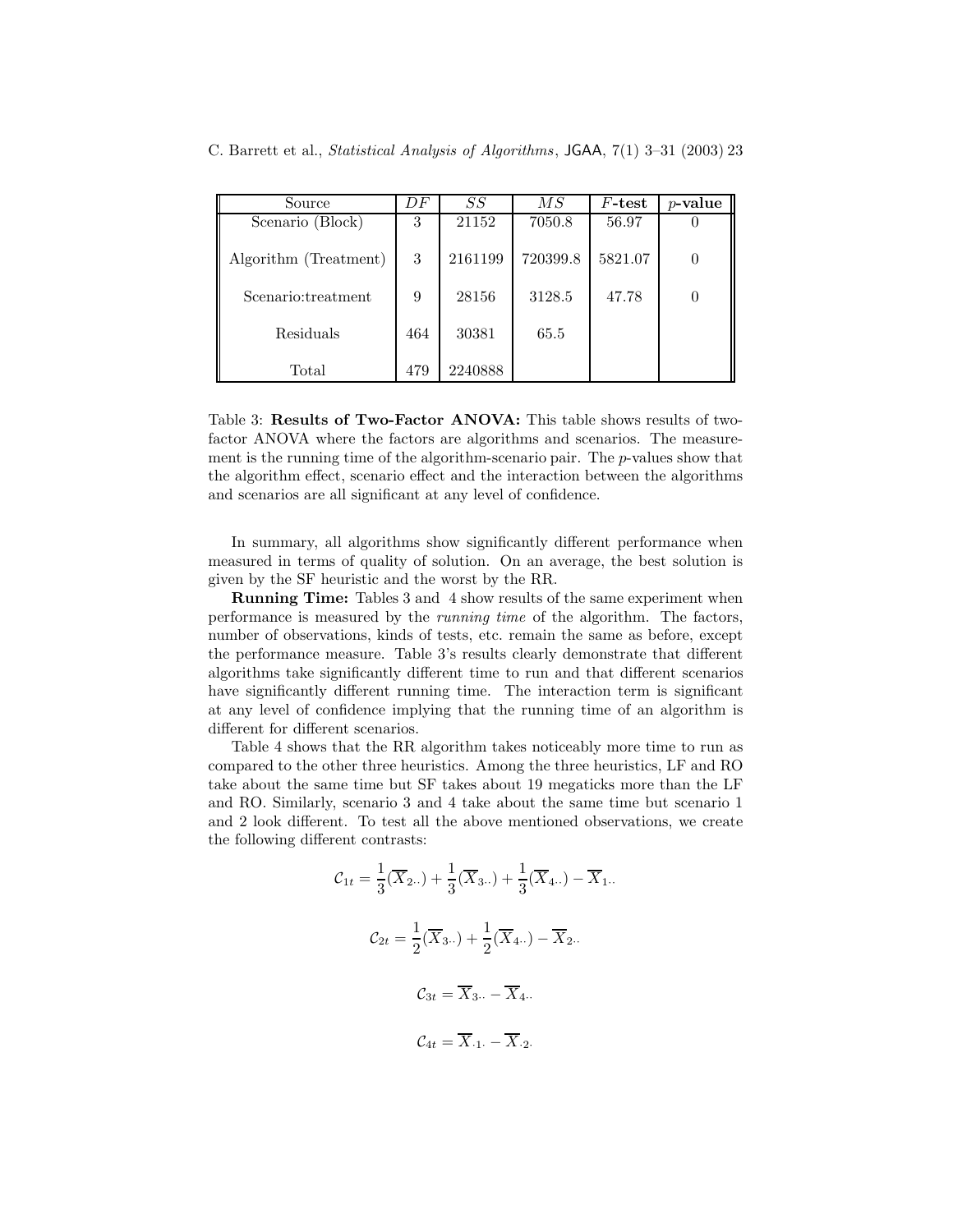| Performance Measure: Running Time (in Megaticks) |                              |                             |                                                                            |                             |                             |  |  |  |
|--------------------------------------------------|------------------------------|-----------------------------|----------------------------------------------------------------------------|-----------------------------|-----------------------------|--|--|--|
|                                                  | $_{\rm RR}$                  | SF                          |                                                                            | RO                          | Scn. Means                  |  |  |  |
| Sen. 1                                           | $\overline{X}_{11} = 163.33$ | $\overline{X}_{21} = 41.23$ | $\overline{X}_{31} = 24.57$                                                | $\overline{X}_{41} = 25.50$ | $\overline{X}_{.1} = 63.66$ |  |  |  |
| Scn. $2$                                         | $\overline{X}_{12} = 218.23$ | $\overline{X}_{22} = 49.63$ | $\overline{X}_{32} = 29.73$                                                | $\overline{X}_{42} = 30.23$ | $\overline{X}_{.2} = 81.96$ |  |  |  |
| Scn. 3                                           | $\overline{X}_{13} = 181.70$ | $\overline{X}_{23} = 45.70$ | $\overline{X}_{33} = 23.30$                                                | $\overline{X}_{43} = 26.43$ | $\overline{X}_{.3} = 69.28$ |  |  |  |
| Scn. 4                                           | $\overline{X}_{14} = 184.33$ | $\overline{X}_{24} = 44.53$ | $\overline{X}_{34} = 27.00$                                                | $\overline{X}_{44} = 27.27$ | $\overline{X}_{.4}$ = 70.78 |  |  |  |
| Algo.<br>Means                                   | $\overline{X}_1 = 186.90$    |                             | $\overline{X}_2 = 45.27$ $\overline{X}_3 = 26.15$ $\overline{X}_4 = 27.36$ |                             | $\overline{X}_{} = 71.42$   |  |  |  |

Table 4: **The Mean Values of the Running Time:** This table shows the mean values of the running time for each algorithm and each scenario.

All the above contrasts are orthogonal to each other. The first contrast,  $C_{1t}$ (here  $t$  stands for running time), checks if the RR algorithm takes more time to run than the other three heuristics. The second contrast,  $C_{2t}$ , will find if the SF heuristic is significantly different from the LF and RO heuristic. The third contrast,  $C_{3t}$ , checks if the LF and RO heuristics take about the same time to run. Finally, contrast  $C_{4t}$ , check if the first scenario takes less time to run than the second scenario. The results of all the contrasts are shown below.

> $SS(\mathcal{C}_{1t})/MSE \sim F(1, 464) = 2133700.9/65.5 = 32575.5$  $SS(\mathcal{C}_{2t})/MSE \sim F(1, 464) = 27424.4/65.5 = 418.69$  $SS(\mathcal{C}_{3t})/MSE \sim F(1, 464) = 72.6/65.5 = 1.11$  $SS(\mathcal{C}_{4t})/MSE \sim F(1, 464) = 20093.4/65.5 = 306.76$

As can be seen by looking at the F-distribution table, all the above contrasts except  $C_{3t}$  show that the observed value of the F-test is greater than the critical *F*-value. Hence the null hypothesis i.e.  $H_0$ :  $C_{it} = 0$  where  $i = 1, 2, 4$  can be rejected at any level of significance. This confirms our earlier hypothesis that RR indeed takes longer to run than the other three heuristics. SF takes more time to run than the LF and RO heuristics and the second scenario takes significantly more time to run than the first scenario.

The mean difference in running time across different algorithms shows that all algorithms are significantly different in terms of running time except for the *Largest-First* and the *Random-Order* heuristics. These two heuristics take about the same time to run and indeed a contrast done i.e.  $C_{3t}$  on LF and RO proves that and the null hypothesis,  $H_0 : C_{3t} = 0$ , is accepted.

The randomized rounding algorithm takes significantly more time to run than any of the other heuristics. The gap in running time narrows when RR is compared against SF. RR takes 141 megaticks more time than the SF heuristic,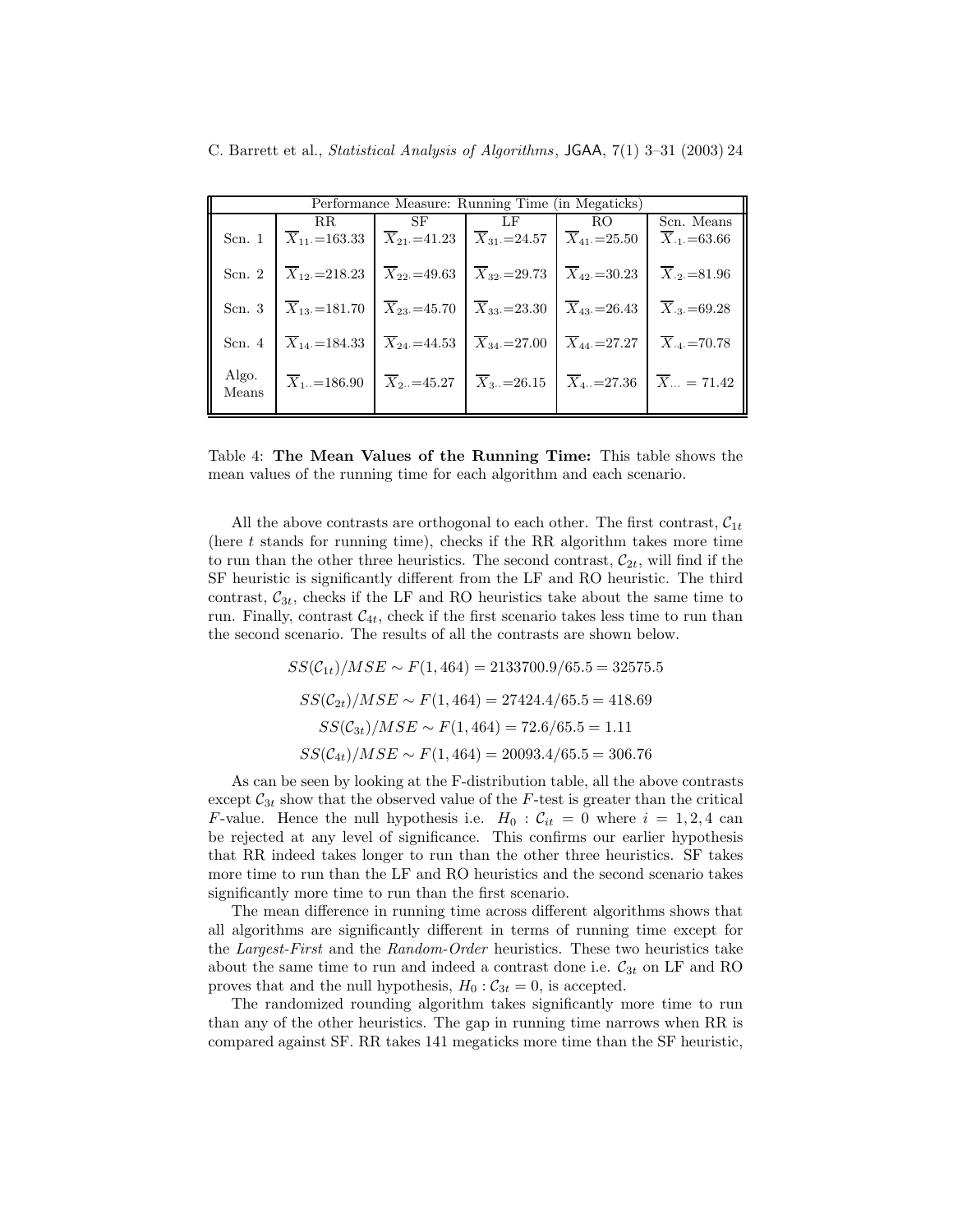160 megaticks more than the LF and RO. SF takes more time to run than LF and RO but it clears more contracts than LF and RO.

All the above analysis was performed while keeping the value of  $\epsilon$  constant at 0.1. The performance of the randomized rounding algorithm<sup>8</sup> does not change in any significant way, both in terms of  $p_{\mathcal{A}S}$  and running time when  $\epsilon$  varied from 0.1 to 0.5. So all the above results hold for  $\epsilon = 0.1, 0.2, 0.3, 0.4$  and 0.5.<sup>9</sup>

**Summary:** It is clear that SF heuristic clears the most contracts, almost as good as the optimal but takes more running time as compared to LF and RO. However, it takes only a quarter of the time as compared to RR. As far as scenarios go, the first scenario clears most contracts in the least amount of time. From a practical standpoint, the RO heuristic seems to be the best since it performs very well both in terms of running time and quality of solution and is trivial to implement. It performs very close to optimal in terms of clearing contracts and yet takes minimal time to do it as compared to the other algorithms. The RR algorithm, although it gives good theoretical lower bounds, is not very appropriate for real-life situations where both time and a high level of contract satisfaction have a very high priority.

## **6 Discussion and Concluding Remarks**

We carried out an empirical study to evaluate the quality and running time performance of four different market clearing mechanisms. A novel aspect of our work is the use of statistical technique, *Analysis of Variance*, to compare the performance of different market clearing mechanisms. This technique allows us to formally test which algorithm performs better in terms of each of the performance measures.

One heuristic was based on using a relaxation of integer linear program followed by randomized rounding of the fractional solution to yield an approximate integral solution. Although the algorithm had a provable performance guarantee, experiments suggest that the algorithm is not likely to be practically useful given the running time and the quality of solution produced. The result is not entirely unexpected; it has been observed that many approximation algorithms that are designed to work in the worst case typically do not have a very good average case behavior.

We also studied three different simple heuristics: experimental results suggest that each is likely to perform better than the theoretically provable approximation algorithm. This is in spite of the fact that it is very easy to construct instances where the heuristics have unboundedly poor performance guarantee.

One of the heuristics: the *random-order heuristic* was studied to emulate a simple "first-come first-serve" type clearing mechanism that is currently employed by many ISO. The heuristic performs surprisingly well even compared to a bound on an optimal solution obtained via linear programming. The results

<sup>&</sup>lt;sup>8</sup>Other heuristics do not depend on the value of  $\epsilon$ .

<sup>&</sup>lt;sup>9</sup>The results are available from the authors upon request.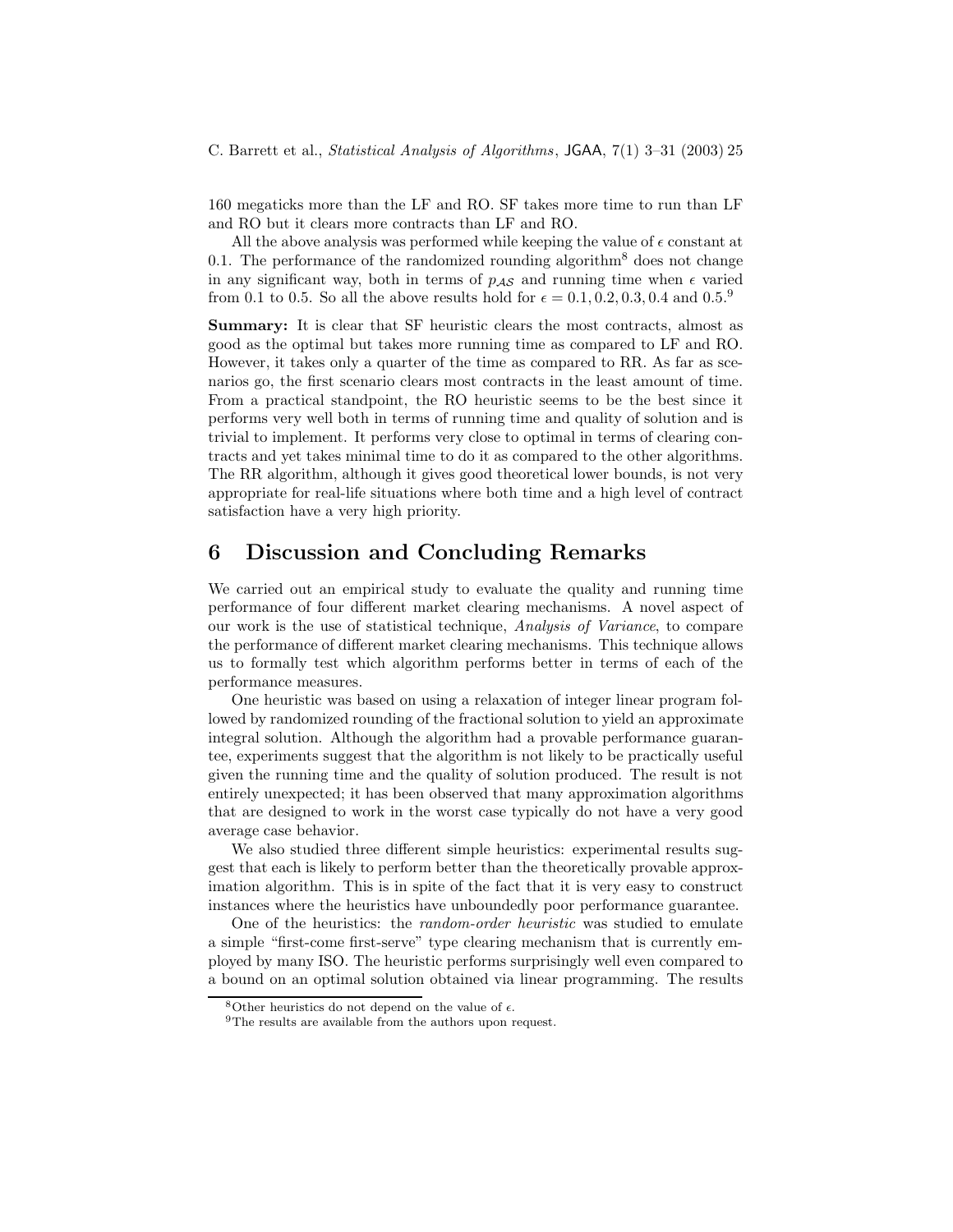suggest that this simple clearing mechanism currently employed might result in near-optimal utilization of the network resources.

Our overall assessment is that for the purposes of developing large-scale microscopic-simulations of the deregulated power industry, the three heuristic methods give sufficiently good performance in terms of the quality of solution and the computational time requirement.

An interesting direction for future research is to study (both theoretically and experimentally) the performance of these algorithms when we have flow constraints modeling resistive networks. The additional constraints imposed on the system could conceivably make the problem easier to approximate. See [1] for further discussions on this topic.

## **Acknowledgments**

A preliminary version of this work appeared as the paper "Experimental Analysis of Algorithms for Bilateral-Contract Clearing Mechanisms Arising in Deregulated Power Industry" in *Proc. Workshop on Algorithm Engineering*, 2001. Work by Doug Cook, Vance Faber, Gregory Hicks, Yoram Sussmann and Heidi Thornquist was done when they were visiting Los Alamos National Laboratory. All authors except Aravind Srinivasan were supported by the Department of Energy under Contract W-7405-ENG-36. Aravind Srinivasan was supported in part by NSF Award CCR-0208005.

We thank Dr. Martin Wildberger (EPRI) for introducing us to the problems considered herein, and for the extensive discussions. We thank Mike Fugate, Dean Risenger (Los Alamos National Laboratory) and Sean Hallgren (Cal Tech) for helping us with the experimental evaluation. Finally, we thank the referees of Workshop on Algorithmic Engineering (WAE) 2001 for their helpful comments on the preliminary version of this paper, and the JGAA referees for very helpful suggestions on the final version.

Authors affiliations: Chris Barrett, Achla Marathe and Madhav Marathe are at the National Infrastructure Simulation and Analysis Center and CCS3, P.O. Box 1663, MS M997, Los Alamos National Laboratory, Los Alamos NM 87545. Email: barrett, achla, marathe@lanl.gov. Doug Cook is at the Department of Engineering, Colorado School of Mines, Golden CO 80401. Gregory Hicks is at the Department of Mathematics, North Carolina State University, Raleigh. Email: gphicks@unity.ncsu.edu. Vance Faber's email address is vance@mappingscience.com. Aravind Srinivasan is at the Department of Computer Science and Institute for Advanced Computer Studies, University of Maryland, College Park, MD 20742. Parts of his work were done while at Lucent Technologies, Murray Hill, NJ 07974-0636, and while at the National University of Singapore. Email: srin@cs.umd.edu. Yoram Sussmann is at the Department of Computer Science, State University of West Georgia, Carrollton, GA 30118. Email: yoram@westga.edu. Heidi Thornquist is at the Department of Computational and Applied Mathematics, Rice University, Houston, TX. Email: heidi@caam.rice.edu.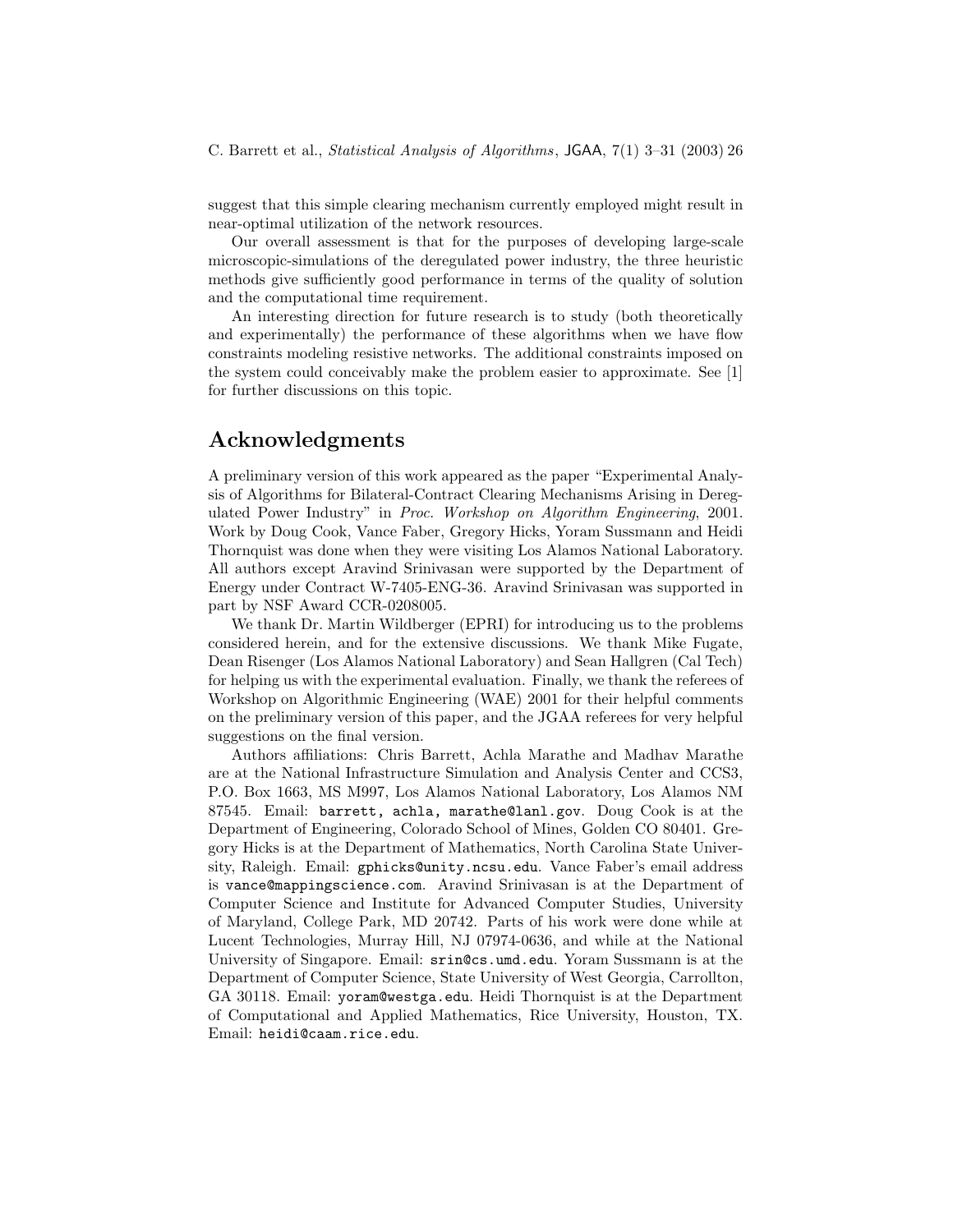## **References**

- [1] Ahuja, R.K., Magnanti, T.L., Orlin, J.B. Network flows: theory, algorithms, and applications. Prentice Hall, Englewood Cliffs, New Jersey. (1993)
- [2] Example sites for information on bandwidth trading: http://www.lightrade.com/dowjones2.html and http://www.williamscommunications.com/prodserv/ network/webcasts/bandwidth.html
- [3] Cardell, J.B., Hitt, C.C., Hogan, W.W. Market Power and Strategic Interaction in Electricity Networks. Resource and Energy Economics Vol. 19 (1997) 109-137.
- [4] California Public Utilities Commission. Order Instituting Rulemaking on the Commission's Proposed Policies Governing Restructuring California's Electric Services Industry and Reforming Regulation, Decision 95-12-063 (1995)
- [5] Cook, D., Faber, V., Marathe, M., Srinivasan, A., Sussmann, Y.J. Low Bandwidth Routing and Electrical Power Networks. Proc. 25th International Colloquium on Automata, Languages and Programming (ICALP) Aalborg, Denmark, LNCS 1443, Springer Verlag, (1998) 604-615.
- [6] Barrett, C.L., Marathe A. , Marathe, M. V. Parametrized Models for Large Scale Simulation and Analysis of Deregulated Power Markets. Internal Technical Report, Los Alamos National Laboratory (2002).
- [7] The Changing Structure of the Electric Power Industry: Selected Issues. DOE 0562(98), Energy Information Administration, US Department of Energy, Washington, D.C. (1998)
- [8] Fryer, H.C. Concepts and Methods of Experimental Statistics. Allyn and Bacon Inc. (1968)
- [9] G. Glass and K. D. Hopkins. Statistical Methods in Education and Psychology, 3rd ed. Allyn and Bacon, 1996.
- [10] Glass G.V., Peckham P.D. and J.R. Sanders. "Consequences of failure to meet assumptions underlying the fixed-effects analysis of variance and covariance" Review of Educational Research, 42, (1972) 237-288.
- [11] The U.S. Federal Energy Regulatory Commission. Notice of Proposed Rulemaking ("NOPRA"). Dockets No. RM95-8-000, RM94-7- 001, RM95-9-000, RM96-11-000, April 24 (1996)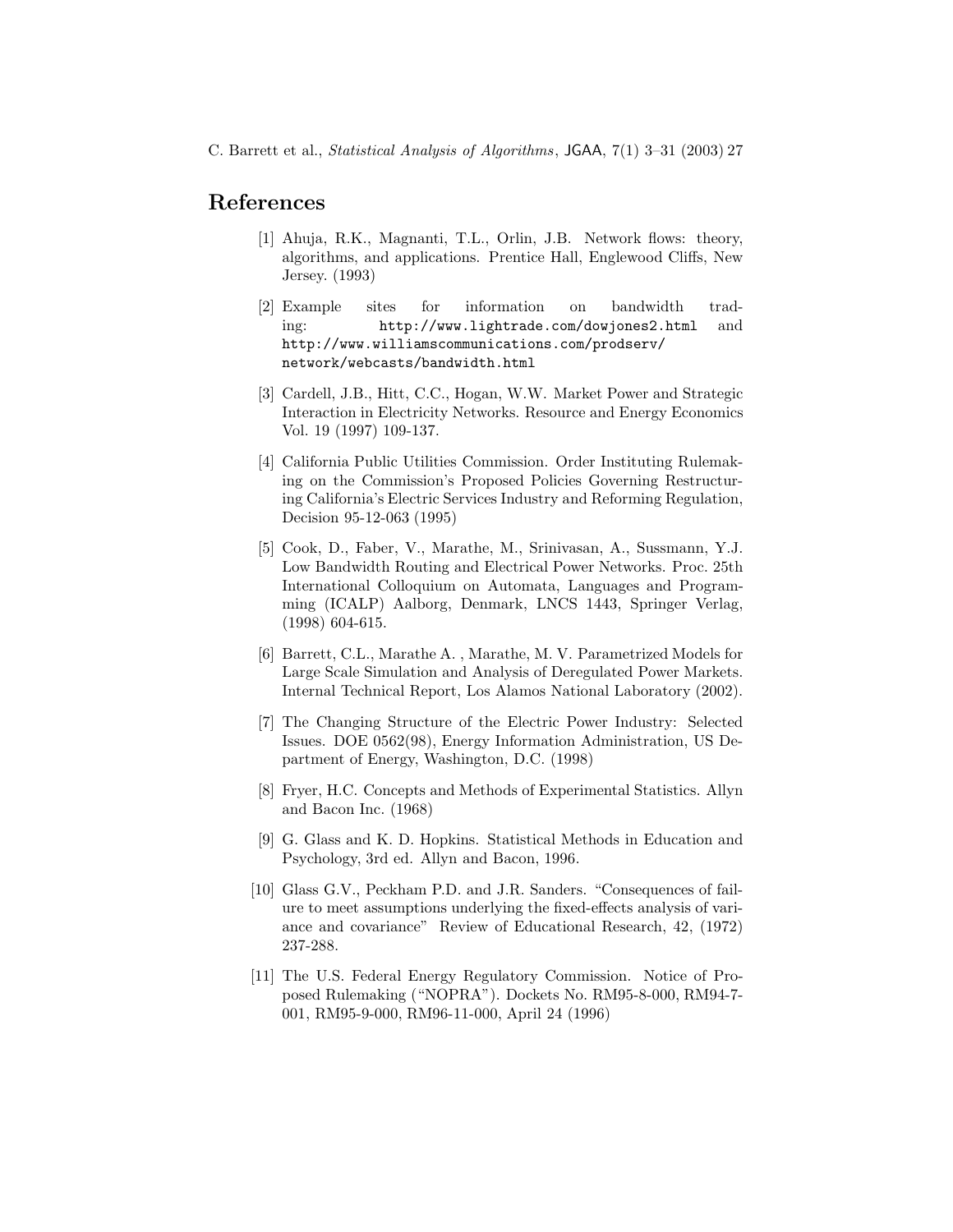- [12] Garey, M.R., Johnson, D.S. Computers and Intractability. A Guide to the Theory of NP-Completeness. Freeman, San Francisco CA (1979)
- [13] Hogan, W. Contract networks for electric power transmission. J. Regulatory Economics. (1992) 211-242.
- [14] Kolliopoulos, S.G., Stein, C. Improved approximation algorithms for unsplittable flow problems. In Proc. IEEE Symposium on Foundations of Computer Science. (1997) 426-435.
- [15] S-Plus5 "Guide to Statistics" MathSoft Inc. September (1988)
- [16] Srinivasan, A. Approximation Algorithms via Randomized Rounding: A Survey. Lectures on Approximation and Randomized Algorithms (M. Karoński and H. J. Prömel, eds.), Series in Advanced Topics in Mathematics. Polish Scientific Publishers PWN, Warsaw.(1999) 9-71.
- [17] Thomas, R. J. and T. R. Schneider. "Underlying Technical Issues in Electricity Deregulation" Power Systems Engineering Research Center, (1997). http://www.pserc.wisc.edu/ecow/get/publicatio/1997public/
- [18] Wildberger, A. M. Issues associated with real time pricing. Unpublished Technical report Electric Power Research Institute (EPRI) (1997)
- [19] Websites: http://www.magicnet.net/∼metzler/page2d.html and http://www.eia.doe.gov/ (Energy Information Administration)
- [20] Wolak, F. An Empirical Analysis of the Impact of Hedge Contracts on Bidding Behavior in a Competitive Electricity Market http://www.stanford.edu/∼wolak. (2000)
- [21] The Wall Street Journal, August 04 2000, A2, August 14 2000, A6, and August 21 2000, November 27 2000, December 13, 14 2000.
- [22] Wood, A.J., Wollenberg, B.F. Power Generation, Operation and Control. John Wiley and Sons. (1996)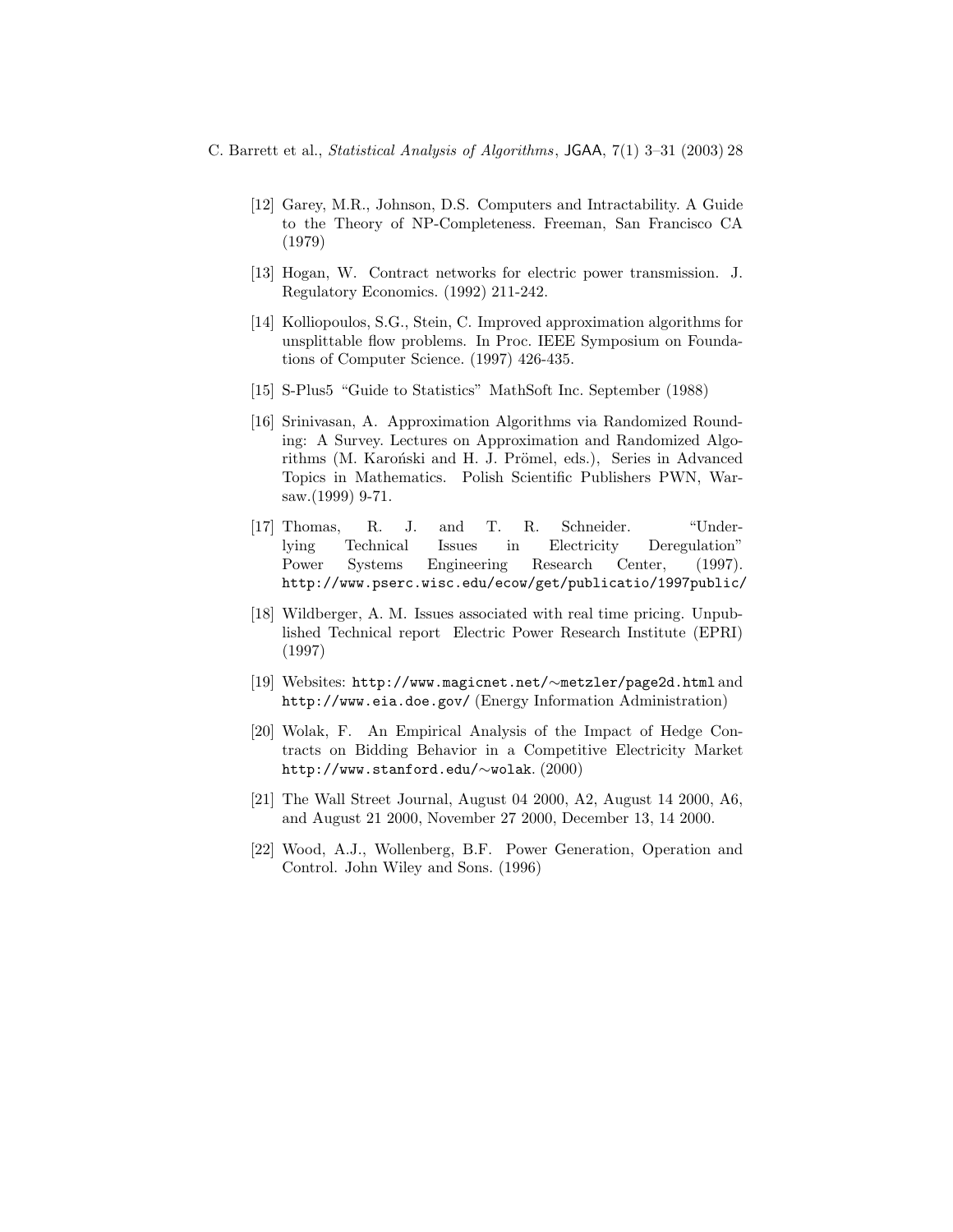# **Appendix**

# **A Illustrative Examples**

**Example 1.** This example illustrates the issues encountered as a result of deregulation. Figure  $5(a)$  shows an example in which there are two power plants A and B, and two consumers. Let us assume that each consumer has a demand of 1 unit. Before deregulation, say both  $A$  and  $B$  are owned by the same company. If we assume that the plants have identical operating and production costs, then the demands can be satisfied by producing 1 unit of power at each plant. Now assume that due to deregulation,  $\tilde{A}$  and  $\tilde{B}$  are owned by separate companies. Further assume that A provides power at a much cheaper rate and thus both the consumers sign contracts with  $A$ . It is clear that both the consumers now cannot get power by A alone. Although the total production capacity available is more than total demand and it is possible to route that demand through the network under centralized control, it is not possible to route these demands in a deregulated scenario.

**Example 2.** Here, the graph consists of a simple line as shown in Figure 5(b). We have three contracts each with a demand of 1. The capacity of each edge is also 1. A feasible solution is  $f(s_1, t_3) = f(s_2, t_1) = f(s_3, t_2) = 1$ . The crucial point here is that *the flow originating at*  $s_i$  *may not go to*  $t_i$  *at all* — since power produced at the sources are indistinguishable, the flow from  $s_i$  joins a stream of other flows. If we look at the connected components induced by the edges with positive flow, we may have  $s_i$  and  $t_i$  in a different component. Thus we do not have a path or set of paths to round for the  $(s_i, t_i)$ -flow. This shows a basic difference between our problem and standard multi-commodity flow problems, and indicates that traditional rounding methods *may not be directly applicable*.



Figure 5: Figures for Examples 1 and 2

**Example 3:** In this example, we illustrate how different policies can yield different solutions. The graph is shown in Figure 6 with edge capacities as listed. Again, we have three contracts, whose details are given as follows: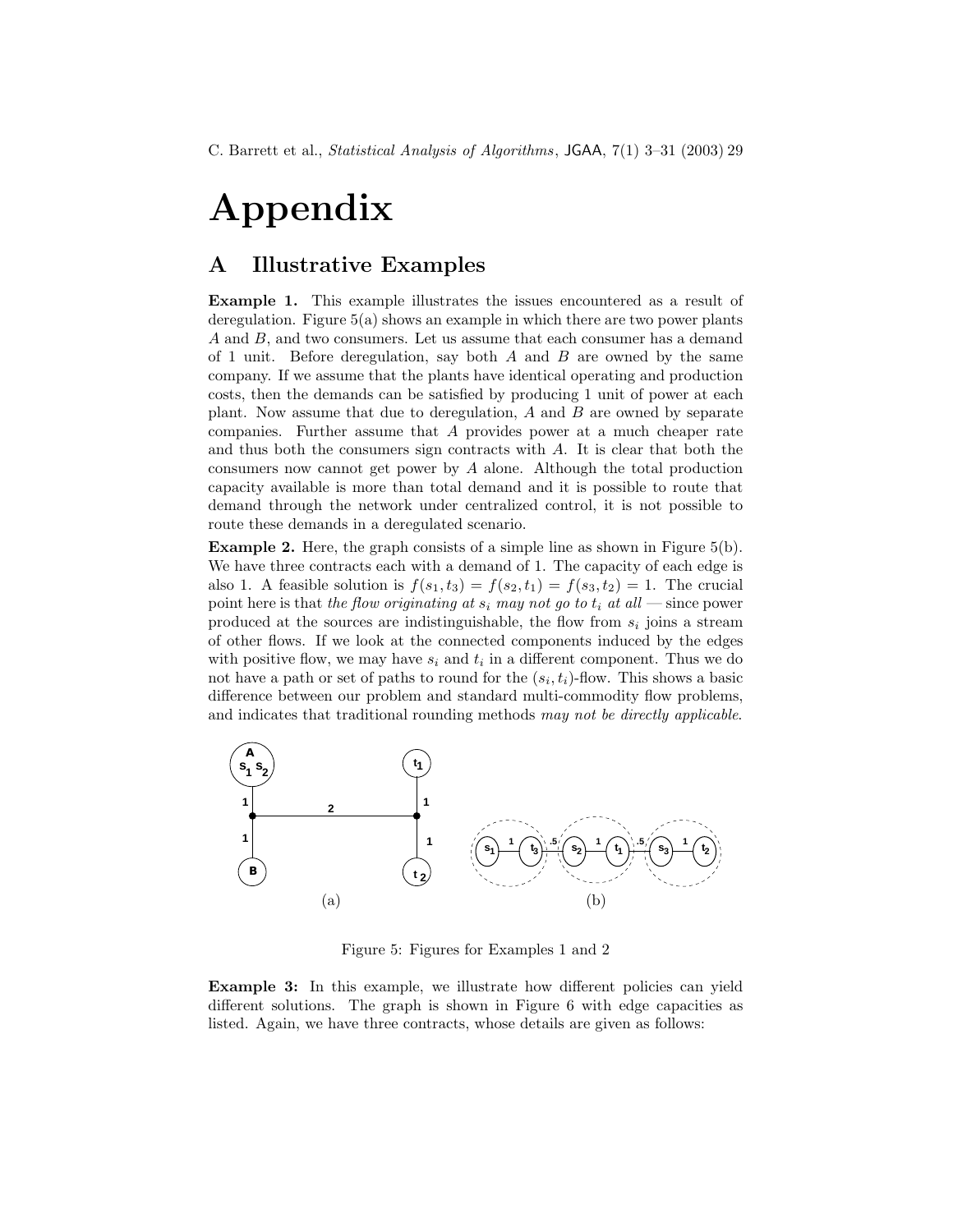- 1. Contract  $1 (s_1, t_1)$  demand  $d_1 = 2$  and cost/unit  $c_1 = .5$
- 2. Contract  $2 (s_2, t_2)$  demand  $d_1 = 1$  and cost/unit  $c_1 = 1$
- 3. Contract  $3 (s_3, t_3)$  demand  $d_1 = 1$  and cost/unit  $c_1 = 2$

The various solutions obtained under different policies are given below:

- 1. (0/1-Version, Max-Feasible Flow): Two possible solutions: (i)  $f(s_1, t_1) = 2$ , (ii)  $f(s_2, t_2) = f(s_3, t_3) = 1$ . Both solution route 2 units of flow in the network.
- 2.  $(0/1\text{-}V$ ERSION, MAX- $\#$ CONTRACTS): In contrast to the previous case only one solution is possible:  $f(s_2, t_2) = f(s_3, t_3) = 1$ . This also routes 2 units of flow.



Figure 6: Example illustrating the various solutions under different contracts.

## **B Worst-Case Examples**

The three heuristic methods of  $\S$  3 can be shown to have worst case performance guarantee that is  $\Omega(n)$ . (Recall that the performance guarantee of an approximation algorithm for a maximization problem  $\Pi$  is the supremum of the ratio of the optimal solution to the heuristic solution over all instances I of Π.) **Example 4** shows that all the heuristics can perform poorly w.r.t. an optimal solution. This is not too surprising given that the optimal solution gets to look at all of the input before clearing the contracts.

**Example 4:** Consider a network with two nodes A and B joined by an edge  $(A, B)$ . The capacity of the edge  $(A, B)$  is  $C < 1$ . There is an even number n of contracts  $(s_1, t_1), \ldots, (s_n, t_n)$ . Odd-numbered contracts have demand of 1 unit and the sources and sinks of these contracts are distributed as follows: sourcenodes  $s_1, s_3, \ldots s_{n-1}$  are located at node A and their corresponding consumers  $t_1, t_3, \ldots t_{n-1}$  are located at B. Let us call this set *Odd-Set*. For the even numbered contracts (denoted *Even-set*) we have a demand of  $1+\frac{C}{2n}$  per contract and the source sink locations are reversed: the sources are located at B and the sinks at A. Note that